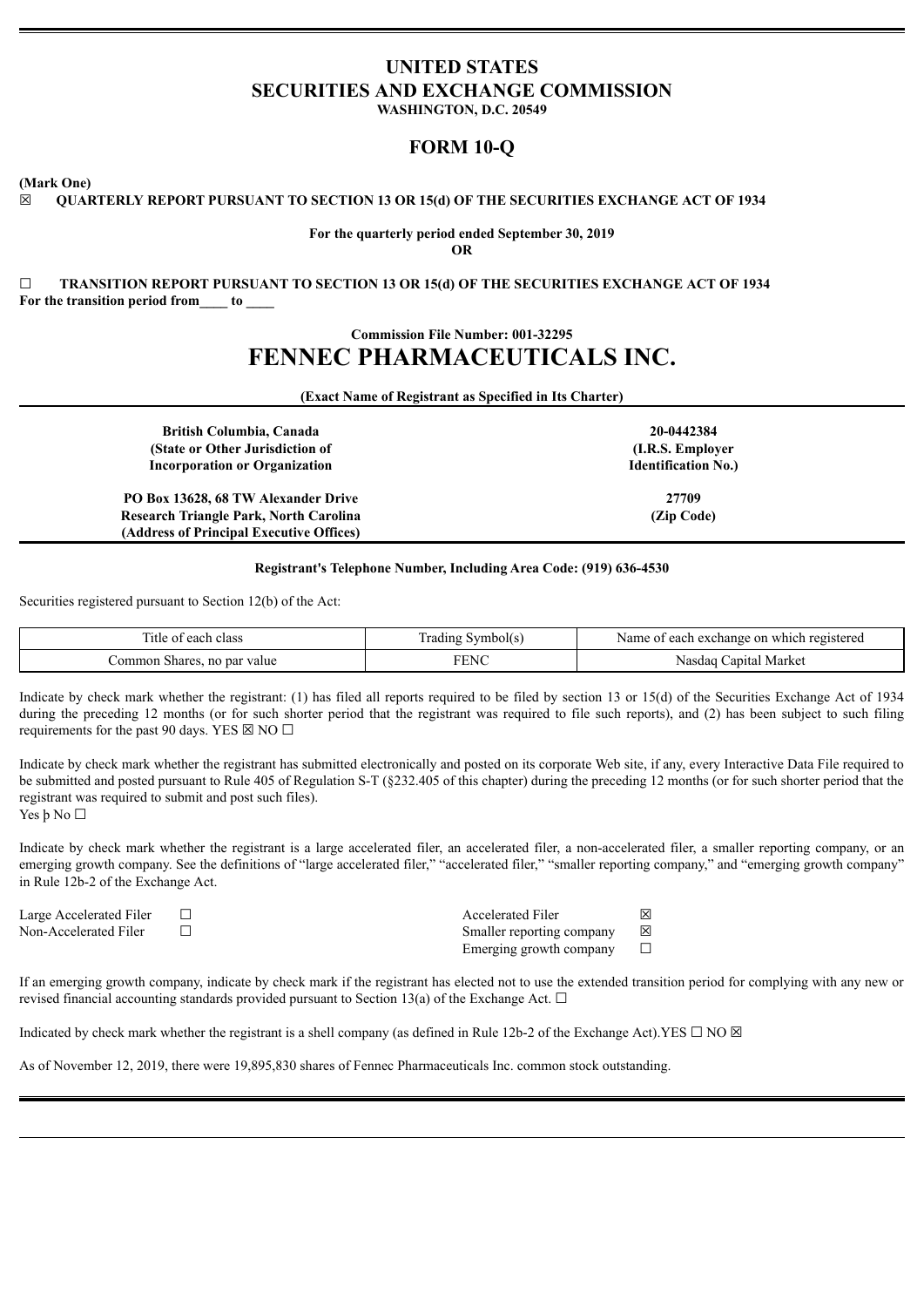# **TABLE OF CONTENTS**

|                                                                                                                                       | Page            |
|---------------------------------------------------------------------------------------------------------------------------------------|-----------------|
| <b>PART I: FINANCIAL INFORMATION</b>                                                                                                  |                 |
| Item 1. Condensed Consolidated Financial Statements                                                                                   |                 |
| Condensed Consolidated Balance Sheets as of September 30, 2019 (Unaudited) and December 31, 2018                                      |                 |
| Condensed Consolidated Statements of Operations (Unaudited) for the Three and Nine-Months Ended September 30, 2019 and 2018           |                 |
| Condensed Consolidated Statements of Cash Flows (Unaudited) for the Three and Nine-Months Ended September 30, 2019 and 2018           |                 |
| Condensed Consolidated Statements of Stockholders' Equity (Unaudited) for the Three and Nine-Months Ended September 30, 2019 and 2018 |                 |
| Notes to the Condensed Consolidated Financial Statements                                                                              |                 |
| <u>Item 2. Management's Discussion and Analysis of Financial Condition and Results of Operations</u>                                  | <u> 15</u>      |
| Item 3. Quantitative and Qualitative Disclosures about Market Risk                                                                    | 21              |
| Item 4. Controls and Procedures                                                                                                       | 22              |
| <b>PART II: OTHER INFORMATION</b>                                                                                                     | $\overline{22}$ |
| Item 1. Legal Proceedings                                                                                                             | $\frac{22}{22}$ |
| Item 1A. Risk Factors                                                                                                                 |                 |
| <u>Item 2. Recent Sales of Unregistered Securities</u>                                                                                |                 |
| Item 3. Default Upon Senior Securities                                                                                                | $\frac{22}{22}$ |
| Item 4. Mine Safety Disclosure                                                                                                        |                 |
| Item 5. Other Information                                                                                                             |                 |
| Item 6. Exhibits                                                                                                                      | $\frac{22}{22}$ |
| <b>Signatures</b>                                                                                                                     | $\overline{24}$ |
|                                                                                                                                       |                 |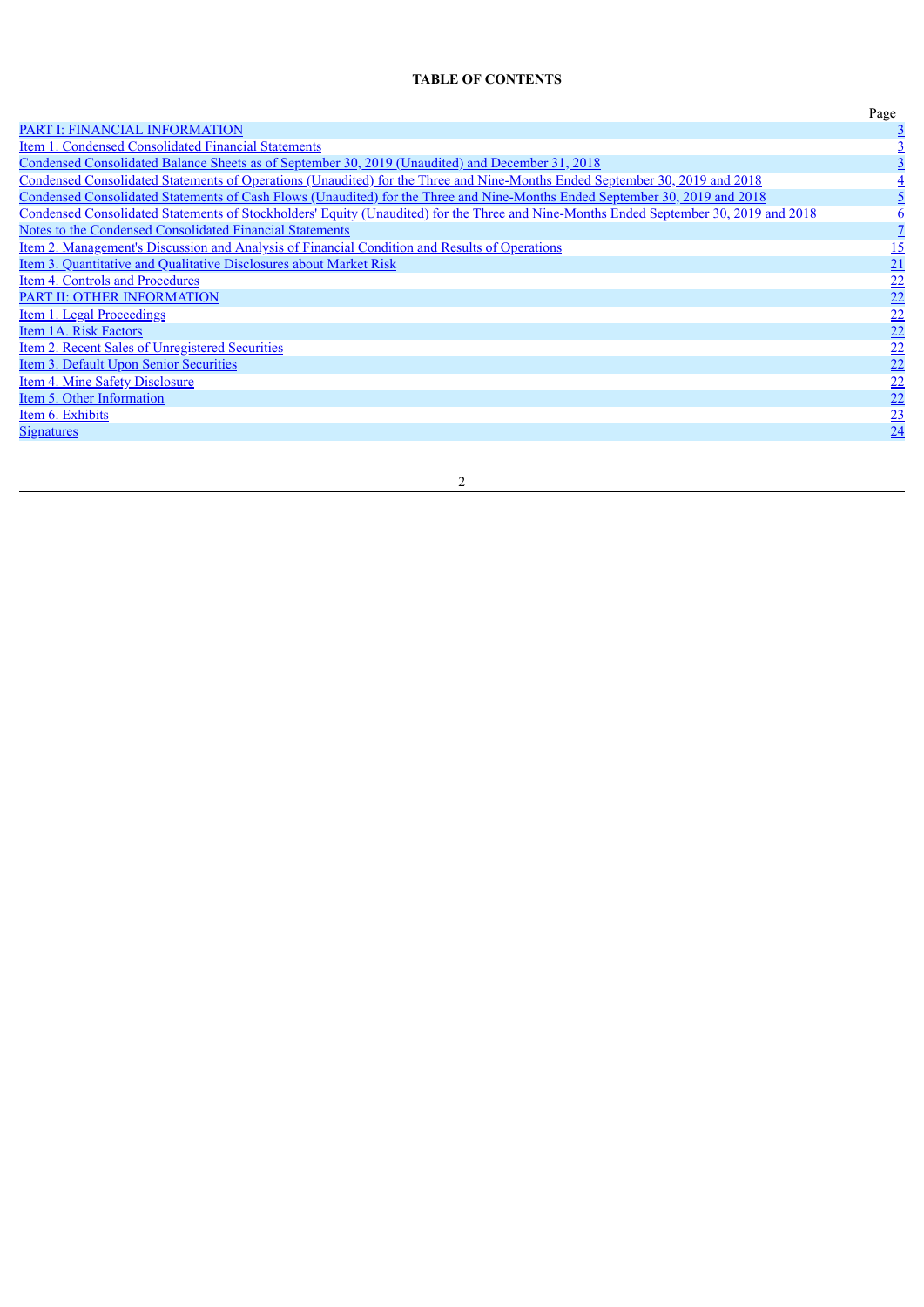## **Fennec Pharmaceuticals Inc. Condensed Consolidated Balance Sheets (U.S. Dollars and shares in thousands)**

<span id="page-2-2"></span><span id="page-2-1"></span><span id="page-2-0"></span>

|                                                          | September 30,<br>2019<br>(unaudited) | December 31,<br>2018   |
|----------------------------------------------------------|--------------------------------------|------------------------|
| <b>Assets</b>                                            |                                      |                        |
| <b>Current assets:</b>                                   |                                      |                        |
| Cash and cash equivalents                                | \$<br>15,240                         | 22,781<br>\$           |
| Prepaid expenses                                         | 387                                  | 168                    |
| Other current assets                                     |                                      |                        |
| <b>Total current assets</b>                              | 15,627                               | 22,950                 |
| <b>Non-current assets:</b>                               |                                      |                        |
| Deferred issuance costs                                  | 326                                  |                        |
| Amortization of deferred issuance costs                  | (46)                                 |                        |
| <b>Total non-current assets:</b>                         | 280                                  |                        |
| <b>Total assets</b>                                      | \$<br>15,907                         | 22,950<br>\$           |
| Liabilities and stockholders' equity                     |                                      |                        |
| <b>Current liabilities:</b>                              |                                      |                        |
| Accounts payable                                         | \$<br>788                            | $\mathcal{S}$<br>1,032 |
| Accrued liabilities                                      | 117                                  | 605                    |
| <b>Total current liabilities</b>                         | 905                                  | 1,637                  |
| <b>Commiments and Contingencies (Note 7)</b>             |                                      |                        |
| <b>Stockholders' equity:</b>                             |                                      |                        |
| Common stock, no par value; unlimited shares authorized; |                                      |                        |
| 19,896 shares issued and outstanding (2018-19,896)       | 106,392                              | 106,392                |
| Additional paid-in capital                               | 47,788                               | 44,934                 |
| Accumulated deficit                                      | (140, 421)                           | (131, 256)             |
| Accumulated other comprehensive income                   | 1,243                                | 1,243                  |
| Total stockholders' equity                               | 15,002                               | 21,313                 |
| Total liabilities and stockholders' equity               | \$<br>15,907                         | \$<br>22,950           |

The accompanying notes are an integral part of these unaudited condensed consolidated financial statements.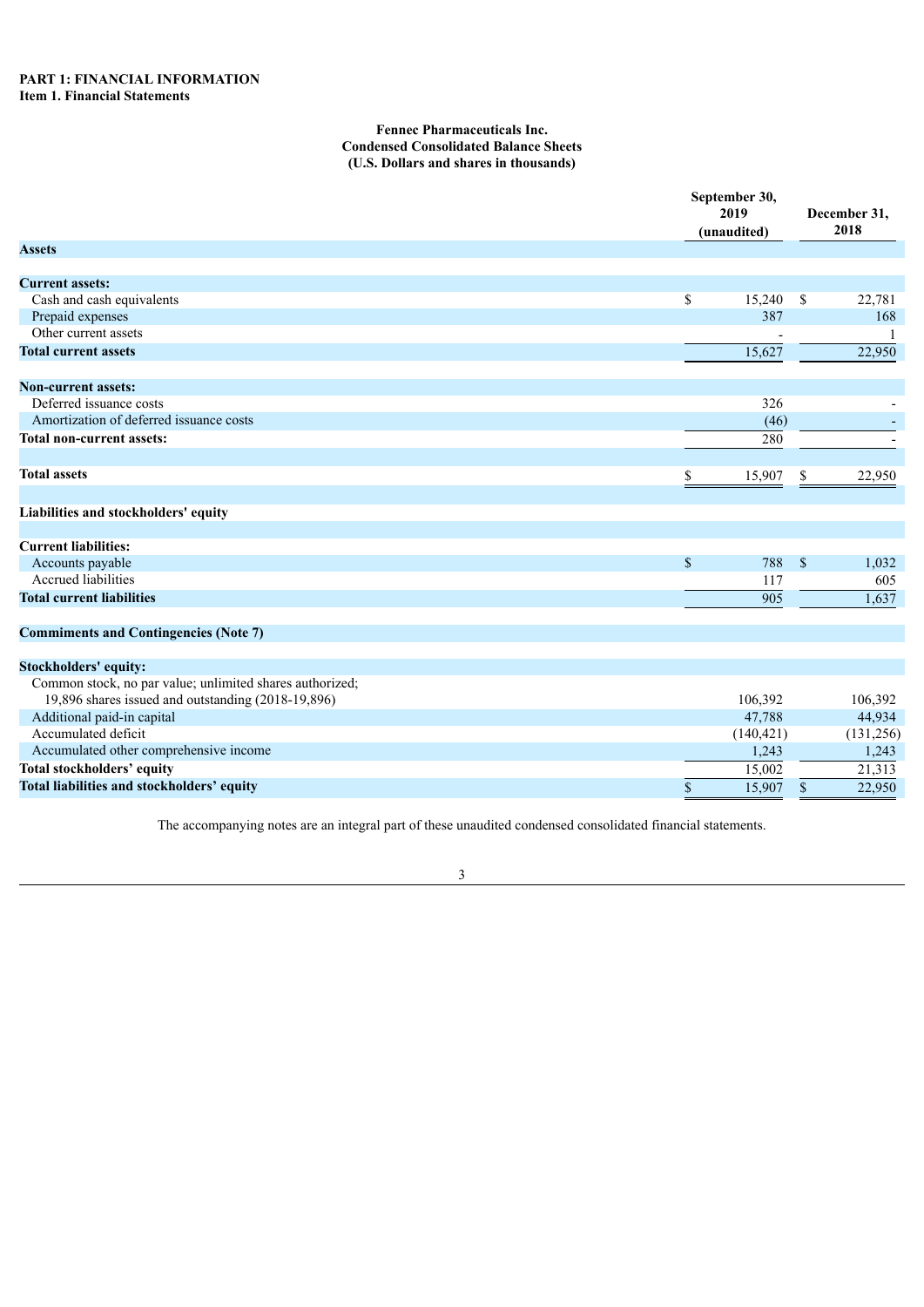# **Fennec Pharmaceuticals Inc. Condensed Consolidated Statements of Operations (U.S. Dollars and shares in thousands, except per share amounts) (Unaudited)**

<span id="page-3-0"></span>

|                                                               | <b>Three Months Ended</b> |          |                       | <b>Nine Months Ended</b> |                       |  |  |
|---------------------------------------------------------------|---------------------------|----------|-----------------------|--------------------------|-----------------------|--|--|
|                                                               | September 30,<br>2019     |          | September 30,<br>2018 | September 30,<br>2019    | September 30,<br>2018 |  |  |
| Revenue                                                       | \$                        |          | \$                    | \$<br>$\blacksquare$     | \$                    |  |  |
| <b>Operating expenses:</b>                                    |                           |          |                       |                          |                       |  |  |
| Research and development                                      |                           | 795      | 1,798                 | 4,435                    | 3,285                 |  |  |
| General and administrative                                    |                           | 1,068    | 1,050                 | 4,921                    | 4,019                 |  |  |
| <b>Loss from operations</b>                                   |                           | (1, 863) | (2,848)               | (9,356)                  | (7,304)               |  |  |
| Other (expense) income:                                       |                           |          |                       |                          |                       |  |  |
| Unrealized gain (Note 4)                                      |                           |          |                       |                          | 167                   |  |  |
| Other (loss)/gain                                             |                           |          | (2)                   | (9)                      |                       |  |  |
| Amortization expense                                          |                           | (17)     |                       | (46)                     |                       |  |  |
| Interest income and other                                     |                           | 70       | 101                   | 246                      | 233                   |  |  |
| Total other income/(expense), net                             |                           | 54       | 99                    | 191                      | 400                   |  |  |
| <b>Net loss</b>                                               | S                         | (1,809)  | (2,749)<br>\$         | (9,165)<br>S.            | (6,904)<br>\$         |  |  |
| Basic net loss per common share                               | \$                        | (0.09)   | $(0.14)$ \$<br>-S     | $(0.46)$ \$              | (0.37)                |  |  |
| Diluted net loss per common share                             | \$                        | (0.09)   | $(0.14)$ \$<br>-S     | (0.46)                   | (0.37)<br>- \$        |  |  |
| Weighted-average number of common shares outstanding, basic   |                           | 19,896   | 18,968                | 19,896                   | 18,648                |  |  |
| Weighted-average number of common shares outstanding, diluted |                           | 19,896   | 18,968                | 19,896                   | 18,648                |  |  |

The accompanying notes are an integral part of these unaudited condensed consolidated financial statements.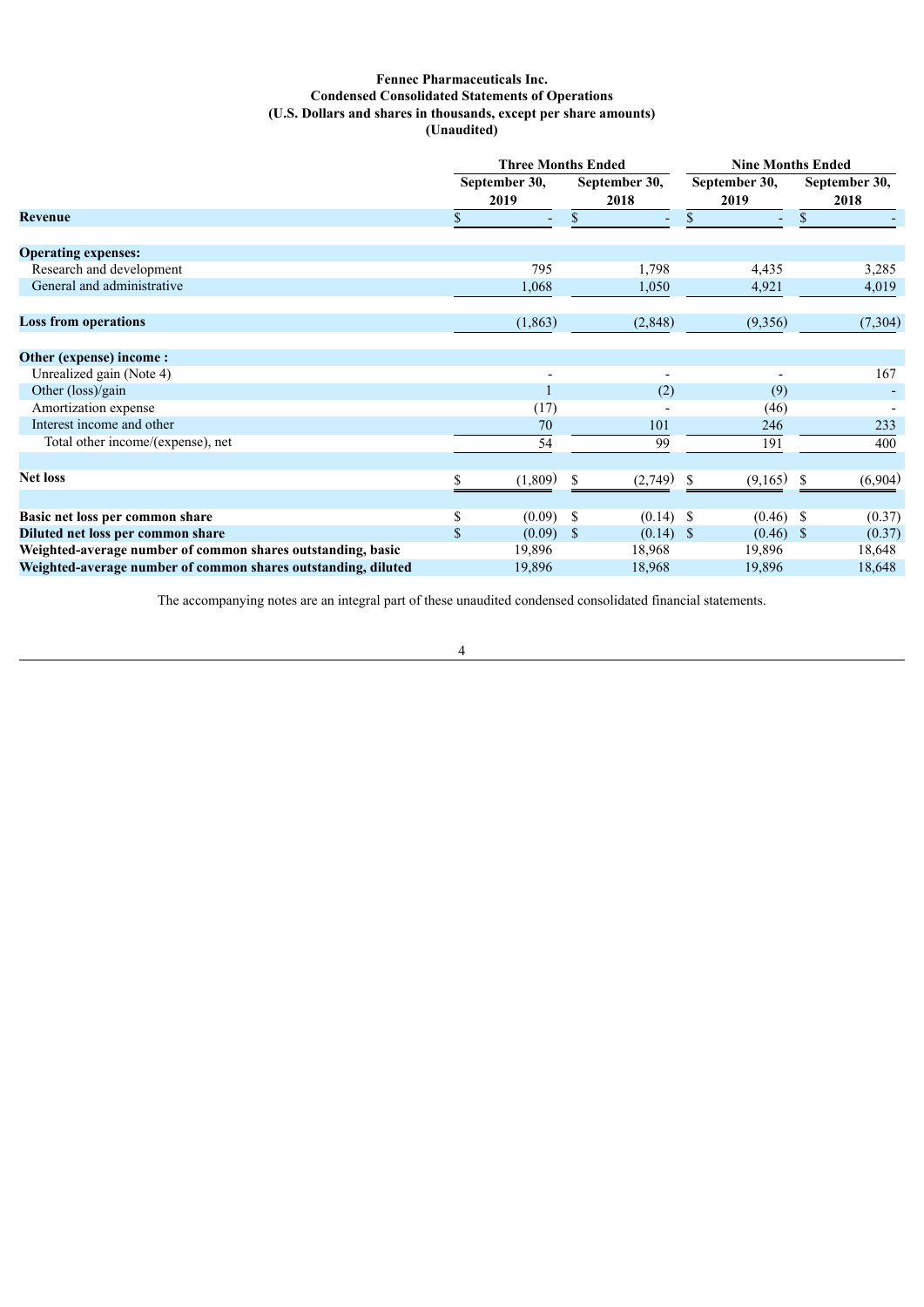# **Fennec Pharmaceuticals Inc. Condensed Consolidated Statements of Cash Flows (U.S. Dollars in thousands) (Unaudited)**

<span id="page-4-0"></span>

|                                                                             | <b>Three Months Ended</b> |               |              | <b>Nine Months Ended</b> |               |              |    |               |
|-----------------------------------------------------------------------------|---------------------------|---------------|--------------|--------------------------|---------------|--------------|----|---------------|
|                                                                             |                           | September 30, |              | September 30,            | September 30, |              |    | September 30, |
|                                                                             |                           | 2019          |              | 2018                     |               | 2019         |    | 2018          |
| <b>Cash flows used in:</b>                                                  |                           |               |              |                          |               |              |    |               |
| <b>Operating activities:</b>                                                |                           |               |              |                          |               |              |    |               |
| Net loss                                                                    | \$                        | (1,809)       | $\mathbf{s}$ | $(2,749)$ \$             |               | $(9,165)$ \$ |    | (6,904)       |
| Adjustments to reconcile net loss to net cash used in operating activities: |                           |               |              |                          |               |              |    |               |
| Unrealized gain on derivative                                               |                           |               |              |                          |               |              |    | (167)         |
| Amortization of deferred issuance cost                                      |                           | 17            |              |                          |               | 46           |    |               |
| Stock-based compensation - contractors                                      |                           | 21            |              | 46                       |               | 395          |    | 243           |
| Stock-based compensation - employees                                        |                           | 314           |              | 222                      |               | 2,204        |    | 1,603         |
| Changes in operating assets and liabilities:                                |                           |               |              |                          |               |              |    |               |
| Prepaid assets                                                              |                           | (331)         |              | (351)                    |               | (219)        |    | (283)         |
| Other current assets                                                        |                           |               |              | $\overline{4}$           |               |              |    | 13            |
| Accounts payable                                                            |                           | (440)         |              | 1,157                    |               | (244)        |    | 1,011         |
| <b>Accrued liabilities</b>                                                  |                           | (8)           |              | 72                       |               | (488)        |    | (412)         |
| Net cash used in operating activities                                       |                           | (2, 235)      |              | (1, 599)                 |               | (7, 470)     |    | (4,896)       |
|                                                                             |                           |               |              |                          |               |              |    |               |
| <b>Financing activities:</b>                                                |                           |               |              |                          |               |              |    |               |
| Short swing profit judgment offset with settlement expense                  |                           |               |              |                          |               |              |    | 18            |
| Capitalized deferred issuance cost                                          |                           |               |              |                          |               | (71)         |    |               |
| Options and warrants exercised                                              |                           |               |              | 483                      |               |              |    | 1,142         |
| Net cash provided by/(used in) financing activities                         |                           |               |              | 483                      |               | (71)         |    | 1,160         |
|                                                                             |                           |               |              |                          |               |              |    |               |
| Decrease in cash and cash equivalents                                       |                           | (2,235)       |              | (1,116)                  |               | (7, 541)     |    | (3,736)       |
| Cash and cash equivalents - Beginning of period                             |                           | 17,475        |              | 25,640                   |               | 22,781       |    | 28,260        |
| Cash and cash equivalents - End of period                                   |                           | 15,240        | \$           | 24,524                   | S.            | 15,240       | \$ | 24,524        |
| Non-cash deferred issuance cost (warrant value)                             |                           |               | \$           |                          | \$            | 255          | \$ |               |

The accompanying notes are an integral part of these unaudited condensed consolidated financial statements.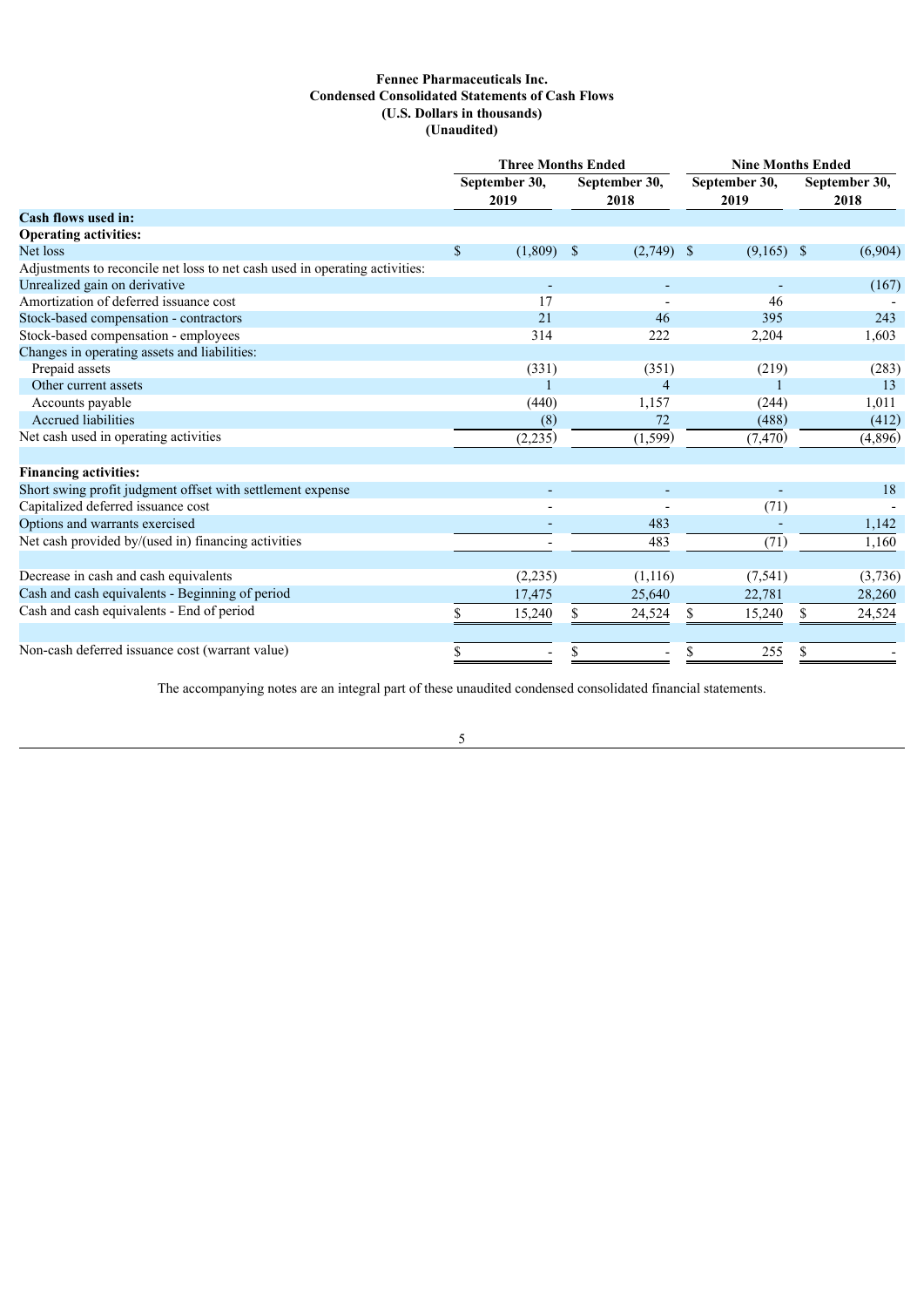# **Fennec Pharmaceuticals Inc. Condensed Consolidated Statements of Stockholders' Equity Three and nine-Months Ended September 30, 2019 and 2018 (U.S. dollars and shares in thousands) (Unaudited)**

<span id="page-5-0"></span>

|                                      |                          | <b>Common Stock</b> |         |               | <b>Additional</b><br>Paid-in |              | Accumulated    |               | Accumulated<br>Other<br>Comprehensive |               | <b>Total</b><br>Stockholders' |
|--------------------------------------|--------------------------|---------------------|---------|---------------|------------------------------|--------------|----------------|---------------|---------------------------------------|---------------|-------------------------------|
|                                      | Number (Note 5)          |                     | Amount  |               | Capital                      |              | <b>Deficit</b> |               | <b>Income</b>                         | <b>Equity</b> |                               |
| <b>Balance at December 31, 2018</b>  | 19,896                   | $\mathbb{S}$        | 106,392 | $\mathcal{S}$ | 44,934                       | $\mathbb{S}$ | (131, 256)     | $\mathbb{S}$  | 1,243                                 | $\mathbf S$   | 21,313                        |
| Stock options issued to employees    |                          |                     |         |               | 221                          |              |                |               |                                       |               | 221                           |
| Stock options issued to contractors  | ÷                        |                     | ÷       |               | 43                           |              |                |               |                                       |               | 43                            |
| Warrants issued to consultants       |                          |                     |         |               | 255                          |              |                |               |                                       |               | 255                           |
| Net loss                             |                          |                     |         |               |                              |              | (2,626)        |               |                                       |               | (2,626)                       |
| Balance at March 31, 2019            | 19,896                   | $\mathbf S$         | 106,392 | \$            | 45,453                       | \$           | (133, 882)     | \$            | 1,243                                 | <sup>\$</sup> | 19,206                        |
| Stock options issued to employees    | ä,                       |                     |         |               | 1,669                        |              |                |               |                                       |               | 1,669                         |
| Stock options issued to contractors  |                          |                     |         |               | 331                          |              |                |               |                                       |               | 331                           |
| Net loss                             | $\overline{\phantom{a}}$ |                     |         |               |                              |              | (4,730)        |               | $\overline{\phantom{a}}$              |               | (4,730)                       |
| <b>Balance at June 30, 2019</b>      | 19,896                   | $\mathbb{S}$        | 106,392 | $\mathsf{\$}$ | 47,453                       | $\mathbb{S}$ | (138, 612)     | <sup>\$</sup> | 1,243                                 | $\mathbb S$   | 16,476                        |
| Stock options issued to employees    |                          |                     |         |               | 314                          |              |                |               |                                       |               | 314                           |
| Stock options issued to contractors  |                          |                     |         |               | 21                           |              |                |               |                                       |               | 21                            |
| Net loss                             |                          |                     |         |               |                              |              | (1, 809)       |               |                                       |               | (1, 809)                      |
| <b>Balance at September 30, 2019</b> | 19,896                   | $\mathbb{S}$        | 106,392 | \$            | 47,788                       | \$           | (140, 421)     | \$            | 1,243                                 | \$            | 15,002                        |
|                                      |                          |                     |         |               |                              |              |                |               |                                       |               |                               |
| <b>Balance at December 31, 2017</b>  | 18,411                   | $\$$                | 103,045 | \$            | 43,837                       | \$           | (121, 368)     | $\mathcal{S}$ | 1,243                                 | $\mathcal{S}$ | 26,757                        |
| Stock options issued to employees    | Ĭ.                       |                     |         |               | 174                          |              |                |               |                                       |               | 174                           |
| Stock options issued to contractors  | $\sim$                   |                     | ÷       |               | 114                          |              |                |               |                                       |               | 114                           |
| Exercise of stock options            | 23                       |                     | 71      |               | (35)                         |              |                |               |                                       |               | 36                            |
| <b>Exercise of warrants</b>          | 50                       |                     | 221     |               | (71)                         |              |                |               |                                       |               | 150                           |
| Net loss                             |                          |                     |         |               |                              |              | (1, 568)       |               |                                       |               | (1, 568)                      |
| <b>Balance at March 31, 2018</b>     | 18,484                   |                     | 103,337 |               | 44,019                       |              | (122, 936)     |               | 1,243                                 |               | 25,663                        |
| Short swing profit Manchester        |                          |                     |         |               | 18                           |              |                |               |                                       |               | 18                            |
| Stock options issued to employees    | $\overline{\phantom{a}}$ |                     | $\sim$  |               | 1,207                        |              |                |               |                                       |               | 1,207                         |
| Stock options issued to contractors  | J.                       |                     |         |               | 83                           |              |                |               |                                       |               | 83                            |
| Exercise of stock options            | 18                       |                     | 75      |               | (40)                         |              |                |               |                                       |               | 35                            |
| <b>Exercise</b> of warrants          | 292                      |                     | 598     |               | (160)                        |              |                |               |                                       |               | 438                           |
| Net loss                             |                          |                     |         |               |                              |              | (2, 587)       |               |                                       |               | (2,587)                       |
| <b>Balance at June 30, 2018</b>      | 18,794                   |                     | 104,010 |               | 45,127                       |              | (125, 523)     |               | 1,243                                 |               | 24,857                        |
| Stock options issued to employees    | Ē,                       |                     |         |               | 222                          |              |                |               |                                       |               | 222                           |
| Stock options issued to contractors  |                          |                     |         |               | 46                           |              |                |               |                                       |               | 46                            |
| Exercise of stock options            | 81                       |                     | 290     |               | (151)                        |              |                |               |                                       |               | 139                           |
| Exercise of warrants                 | 229                      |                     | 470     |               | (126)                        |              | $\blacksquare$ |               |                                       |               | 344                           |
| Net loss                             |                          |                     |         |               |                              |              | (2,749)        |               |                                       |               | (2,749)                       |
| <b>Balance at September 30, 2018</b> | 19,104                   | \$                  | 104,770 | \$            | 45,118                       | \$           | (128, 272)     | \$            | 1,243                                 | \$            | 22,859                        |

The accompanying notes are an integral part of these unaudited condensed consolidated financial statements.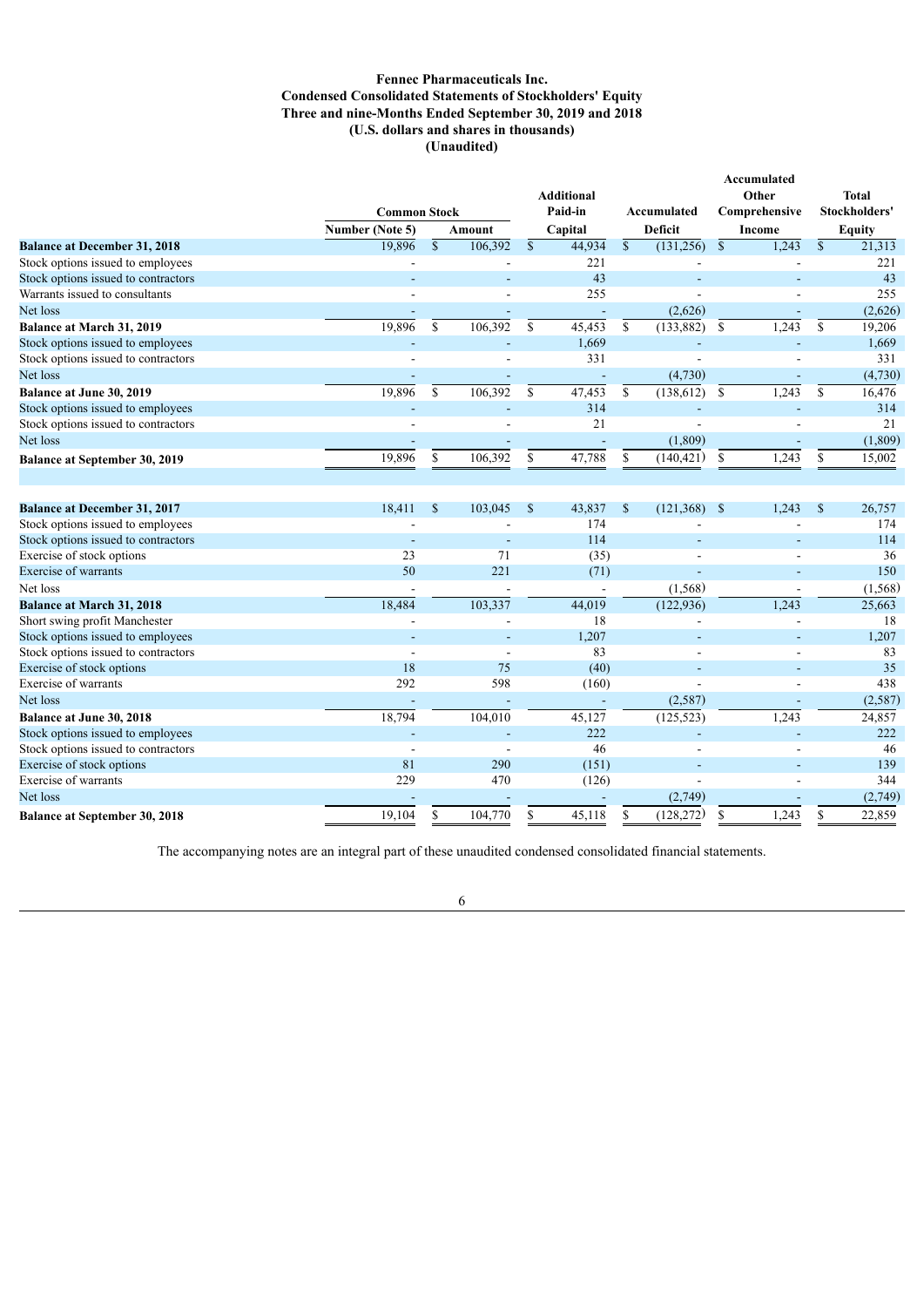#### <span id="page-6-0"></span>**1. Nature of Business and Going Concern**

Fennec Pharmaceuticals Inc. ("Fennec," the "Company," "we," "us," or "our") is a biopharmaceutical company focused on the development of  $PEDMARK^{TM}$  (a unique formulation of Sodium Thiosulfate ("STS")) for the prevention of platinum-induced ototoxicity in pediatric cancer patients. We incorporated under the Canada Business Corporations Act ("CBCA") in September 1996. Effective on August 25, 2011, the Company continued from the CBCA to the Business Corporations Act (British Columbia) (the "Continuance"). The Continuance was approved by our shareholders at our June 2011 Annual and Special Meeting and by resolution of the Board of Directors on August 10, 2011. We have four wholly-owned subsidiaries: Oxiquant, Inc. and Fennec Pharmaceuticals, Inc., both Delaware corporations, Cadherin Biomedical Inc., a Canadian company and Fennec Pharmaceuticals (EU) Limited ("Fennec Limited"), an Ireland company formed in 2018. With the exception of Fennec Pharmaceuticals, Inc., all subsidiaries are inactive.

These unaudited interim condensed consolidated financial statements have been prepared in accordance with generally accepted accounting principles in the United States of America ("US GAAP") that are applicable to a going concern which contemplates that the Company will continue in operation for the foreseeable future and will be able to realize its assets and discharge its liabilities in the normal course of business.

During the three and nine-months ended September 30, 2019, the Company incurred a loss from operations of \$1,863 and \$9,356, respectively. At September 30, 2019, the Company had an accumulated deficit of \$140.4 million and had experienced negative cash flows from operating activities during the three and nine-months ended September 30, 2019 of \$2,235 and \$7,470, respectively.

On February 1, 2019, the Company's wholly-owned subsidiary, Fennec Pharmaceuticals Inc., entered into a Loan and Security Agreement with Bridge Bank, a division of Western Alliance Bank, an Arizona corporation, pursuant to which the Bank agreed to loan \$12.5 million to the Company, to be made available upon New Drug Application ("NDA") approval of PEDMARK<sup>TM</sup> by no later than September 30, 2020. The proceeds from the loan will be used for working capital purposes and to fund general business requirements in accordance with the terms of the Loan and Security Agreement. Interest under the Term Loans shall bear interest, on the outstanding daily balance thereof, at a floating per annum rate equal to the Effective Interest Rate (as defined in the Loan and Security Agreement) which is equal to the sum of the Prime Rate published in the Wall Street Journal (currently 5.0%) plus one percent (1.00%). The debt facility is to have interest-only monthly payments due for the first eighteen months from the funding date and then monthly principal and interest payments are due through the remainder of the term which has a maturity date of October 1, 2023. In connection with the facility, Fennec granted Bridge Bank a warrant to purchase up to 39 common shares at an exercise price of \$6.80 per common share, for a term of ten years from the date of issuance, subject to early termination under certain conditions.

The Company believes the aforementioned debt facility, along with current cash on hand, provides sufficient funding for the Company to carry-out its planned activities including NDA approval and the commencement of commercialization efforts for the next twelve to fifteen months as it continues its strategic development of PEDMARK<sup>TM</sup>.

These financial statements do not reflect the potentially material adjustments in the carrying values of assets and liabilities, the reported expenses, and the balance sheet classifications used, that would be necessary if the going concern assumption were not appropriate.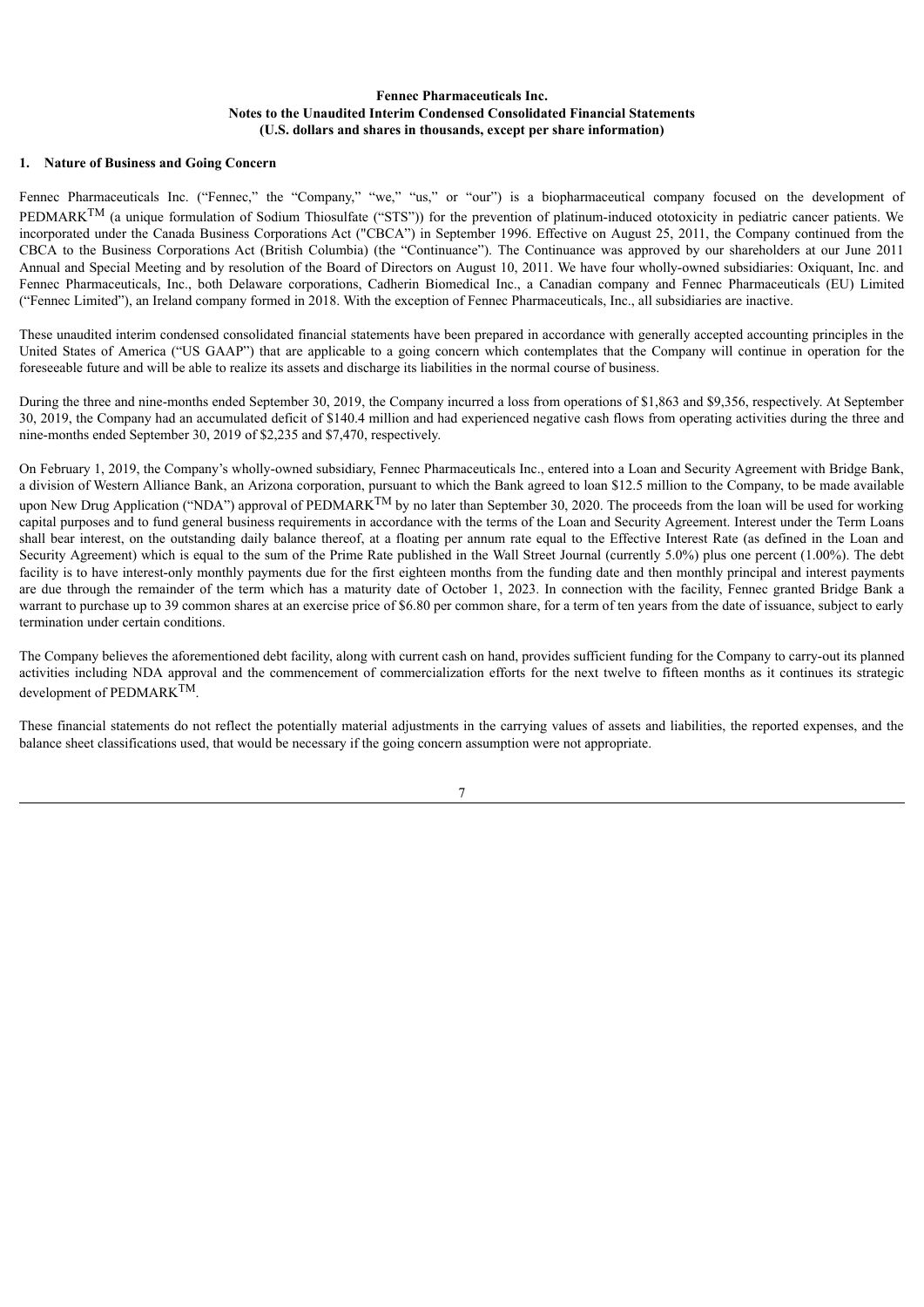#### **2. Significant Accounting Policies**

#### **Basis of presentation**

The accompanying unaudited interim condensed consolidated financial statements have been prepared in accordance with US GAAP and are the responsibility of the Company's management. These unaudited interim condensed consolidated financial statements do not include all of the information and notes required by US GAAP for annual financial statements. Accordingly, these unaudited interim condensed consolidated financial statements should be read in conjunction with the Company's audited consolidated financial statements and notes filed with the Securities and Exchange Commission ("SEC") in the Company's Annual Report on Form 10-K for the year ended December 31, 2018. The Company's accounting policies are materially consistent with those presented in the audited consolidated financial statements included in the Annual Report on Form 10-K for the year ended December 31, 2018. These unaudited interim condensed consolidated financial statements have been prepared in U.S. dollars. All amounts presented are in thousands except for per share amounts.

#### **Use of estimates**

The preparation of financial statements in conformity with US GAAP requires management to make estimates and assumptions that impact the reported amounts of assets and liabilities and disclosure of contingent assets and liabilities as of the date of the interim condensed consolidated financial statements and the reported amounts of expense during the reporting period. Actual results could differ from those estimates.

In the opinion of management, these unaudited interim condensed consolidated financial statements include all adjustments, which are normal and recurring in nature, necessary for the fair presentation of the Company's financial position at September 30, 2019 and to state fairly the results for the periods presented. The most significant estimates utilized during the nine months ended September 30, 2019 included estimates necessary to value grants of stock options to contractors and employees and warrants issued to Bridge Bank in connection with the aforementioned debt facility, disclosed in Note 5.

#### **New accounting pronouncements**

In August 2018, the FASB issued ASU 2018-13, Fair Value Measurement (Topic 820): Disclosure Framework-Changes to the Disclosure Requirements for Fair Value Measurement. ASU 2018-13 removes certain disclosures, modifies certain disclosures and adds additional disclosures. The ASU is effective for us on January 1, 2020, and interim periods within that fiscal year. Early adoption is permitted. Certain disclosures in ASU 2018-13 would need to be applied on a retrospective basis and others on a prospective basis. We are currently evaluating the impact this guidance may have on our consolidated financial statements.

In June 2018, the FASB issued ASU 2018-07 to expand the scope of ASC Topic 718, Compensation - Stock Compensation (Topic 718): Improvements to Nonemployee Share-Based Payment Accounting, to include share-based payment transactions for acquiring goods and services from nonemployees. The pronouncement is effective for fiscal years, and for interim periods within those fiscal years, beginning after December 15, 2018. We adopted this policy as of January 1, 2019. The Company concluded after evaluation that the impact of ASU 2018-07 on our consolidated financial statements and disclosures was de minimis.

In February 2016, the FASB issued ASU 2016-02, Leases (Topic 842). The new guidance requires the recognition of lease liabilities, representing future minimum lease payments, on a discounted basis, and corresponding right-of-use assets on a balance sheet for most leases, along with requirements for enhanced disclosures to give financial statement users the ability to assess the amount, timing and uncertainty of cash flows arising from leasing arrangements. In July 2018, the FASB issued ASU 2018-10 and 2018-11 which permit application of the new guidance at the beginning of the year of adoption, recognizing a cumulative-effect adjustment to the opening balance of retained earnings in the period of adoption, in addition to the method of applying the new guidance retrospectively to each prior reporting period presented. The ASU was effective for us on January 1, 2019. We have concluded the impact of this guidance is negligible on our consolidated financial statements, given we have no material leases.

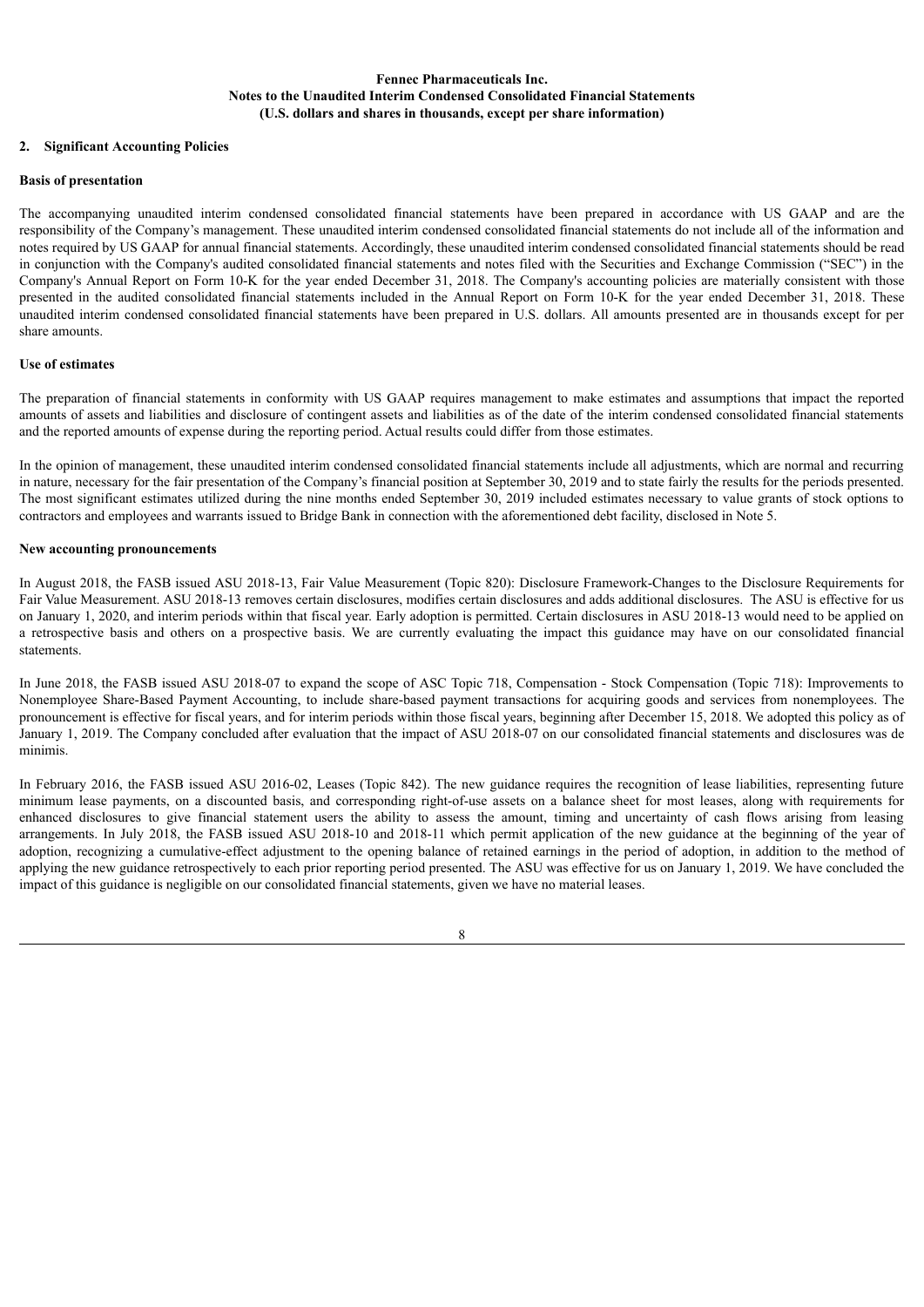#### **Cash and cash equivalents**

Cash equivalents consist of highly liquid investments with original maturities at the date of purchase of three months or less. The Company places its cash and cash equivalents in investments held by highly rated financial institutions in accordance with its investment policy designed to protect the principal investment. At September 30, 2019, the Company had \$15,240 in cash, savings and money market accounts (\$22,781 at December 31, 2018). At September 30, 2019, the Company held \$104 in cash of which \$39 (as presented in U.S. dollars) was in Canadian dollars (\$121 at December 31, 2018 as presented in U.S. dollars). At September 30, 2019, the Company held \$15,136 in money market investments. Money market investments typically have minimal risks. The Company has not experienced any loss or write-down of its money market investments since inception.

#### **3. Earnings per Share**

Earnings per common share is presented under two formats: basic earnings per common share and diluted earnings per common share. Basic earnings per common share is computed by dividing net income attributable to common shareholders by the weighted average number of common shares outstanding during the period. Diluted earnings per common share is computed by dividing net income by the weighted average number of common shares outstanding during the period, plus the potentially dilutive impact of common stock equivalents (i.e. stock options and warrants). Dilutive common share equivalents consist of the incremental common shares issuable upon exercise of stock options and warrants. The following table sets forth the computation of basic and diluted net loss per share:

|                                          | <b>Three Months Ended</b><br>September 30, |  |                          | <b>Nine Months Ended</b><br>September 30, |                          |  |         |
|------------------------------------------|--------------------------------------------|--|--------------------------|-------------------------------------------|--------------------------|--|---------|
|                                          | 2019                                       |  | 2018                     |                                           | 2019                     |  | 2018    |
| Numerator:                               |                                            |  |                          |                                           |                          |  |         |
| Net (loss)                               | \$<br>$(1,809)$ \$                         |  | $(2,749)$ \$             |                                           | $(9,165)$ \$             |  | (6,904) |
|                                          |                                            |  |                          |                                           |                          |  |         |
| Denominator:                             |                                            |  |                          |                                           |                          |  |         |
| Weighted-average common shares, basic    | 19,896                                     |  | 18,968                   |                                           | 19,896                   |  | 18,648  |
|                                          |                                            |  |                          |                                           |                          |  |         |
| Dilutive effect of stock options         | ٠                                          |  |                          |                                           | $\overline{\phantom{a}}$ |  |         |
| Dilutive effect of warrants              | $\overline{\phantom{0}}$                   |  | $\overline{\phantom{0}}$ |                                           | ۰.                       |  |         |
| Incremental dilutive shares              |                                            |  |                          |                                           | $\overline{\phantom{0}}$ |  |         |
|                                          |                                            |  |                          |                                           |                          |  |         |
| Weighted-average common shares, dilutive | 19,896                                     |  | 18,968                   |                                           | 19,896                   |  | 18,648  |
|                                          |                                            |  |                          |                                           |                          |  |         |
| Net (loss) per share, basic and diluted  | \$<br>$(0.09)$ \$                          |  | $(0.14)$ \$              |                                           | $(0.46)$ \$              |  | (0.37)  |

The following outstanding options and warrants were excluded from the computation of basic and diluted net loss per share for the periods presented because including them would have had an anti-dilutive effect:

|                                   | <b>Three Months Ended</b><br>September 30. |       | <b>Nine Months Ended</b><br>September 30. |       |  |
|-----------------------------------|--------------------------------------------|-------|-------------------------------------------|-------|--|
|                                   | 2019                                       | 2018  | 2019                                      | 2018  |  |
| Options to purchase common stock  | 3,018                                      | 2,498 | 3,018                                     | 2,498 |  |
| Warrants to purchase common stock | 39                                         | 792   | 39                                        | 792   |  |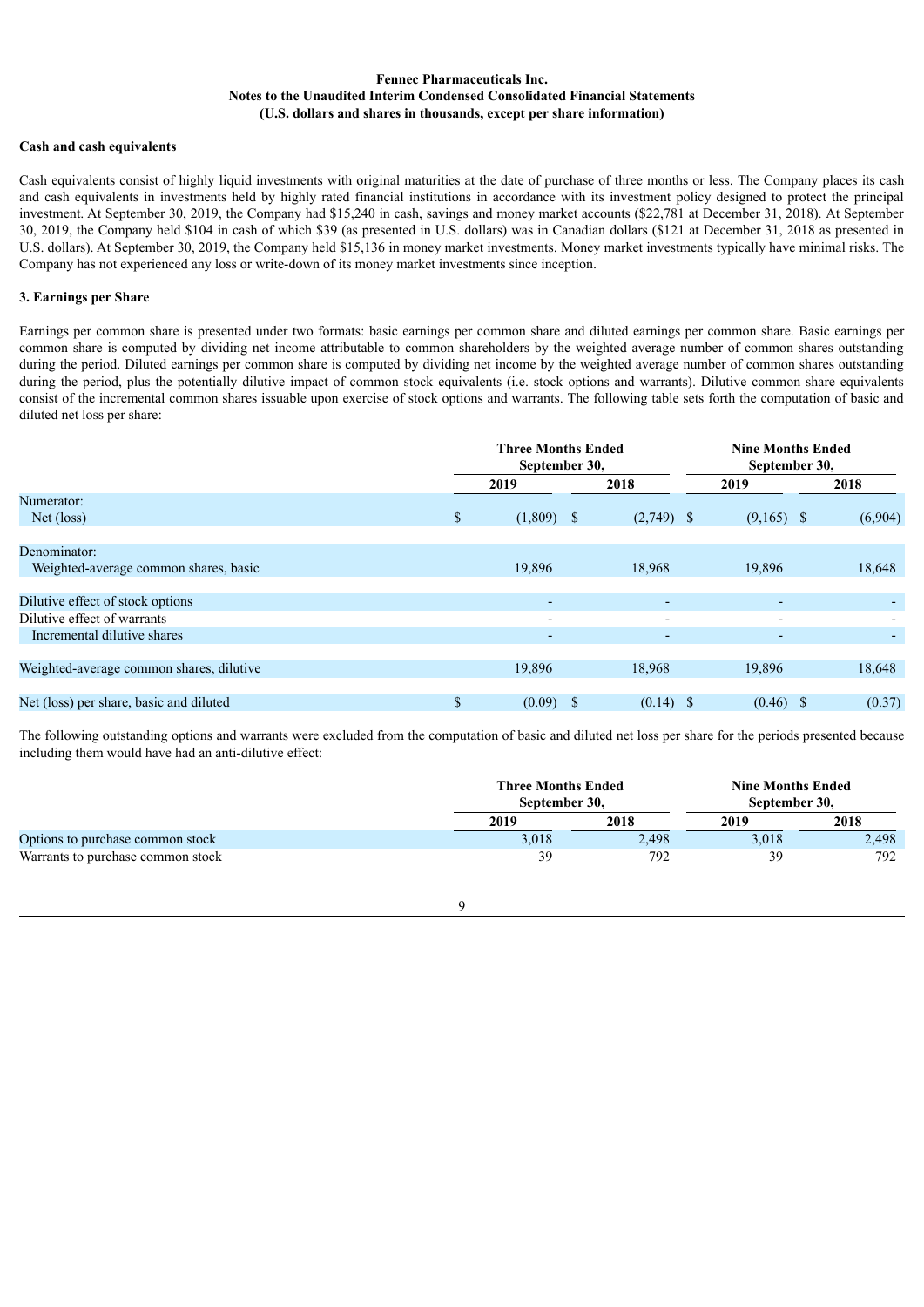#### **4. Derivative Instruments**

As of September 30, 2019 and 2018, the Company no longer has outstanding derivative instruments. Prior to March 31, 2018, the Company had outstanding options denominated in Canadian dollars which were not considered to be indexed to its own stock because the exercise price was denominated in Canadian dollars and the Company's functional currency is U.S. dollars. Therefore, these options were treated as derivative financial instruments and recorded at their fair value as a liability. All other outstanding convertible instruments are considered to be indexed to the Company's stock, because their exercise price is denominated in the same currency as the Company's functional currency and are included in stockholders' equity.

These options were recorded at their fair value as a liability at issuance and were re-measured at fair value as a liability at each subsequent balance sheet date until they were exercised, forfeited or expired. Any change in value between reporting periods was recorded as unrealized gain/(loss). The fair value of these options was estimated using the Black-Scholes option-pricing model.

Comparative data related to gain/(loss) recorded on re-measurement of the derivative liability for the three and nine-month periods ended September 30, 2019 and 2018 are summarized in the table below. There is no cash flow impact for these derivatives until the options are exercised. When the options are exercised, the Company receives the proceeds from the exercise at the current exchange rate at the time of exercise.

|                                       |                                         | <b>Three Months Ended</b><br>September 30. |  | <b>Nine Months Ended</b><br>September 30. |  |                          |  |      |
|---------------------------------------|-----------------------------------------|--------------------------------------------|--|-------------------------------------------|--|--------------------------|--|------|
| <b>Gain on Derivative Instruments</b> |                                         | 2019                                       |  | 2018                                      |  | 2019                     |  | 2018 |
| Options to contractors                |                                         |                                            |  |                                           |  | $\overline{\phantom{0}}$ |  | 167  |
|                                       | <b>Gain on Derivative Instruments</b> S | -                                          |  |                                           |  | $\overline{\phantom{a}}$ |  | 167  |

During the fiscal years ended December 31, 2011 and 2010, the Company issued 36 and 29, respectively, options to contractors with a Canadian dollar denominated strike price. Consequently, the Company had derivatives relating to these options since the strike price is denominated in a currency other than the US dollar functional currency of the Company. While there is an exception to this rule for employees in ASU 2010-13 "Compensation-Stock Compensation (Topic 718): Effect of denominating the exercise price of a share-based payment award in the currency of the market in which the underlying equity security trades", no such exception exists for contractors.

There are no Canadian dollar denominated contractor options remaining.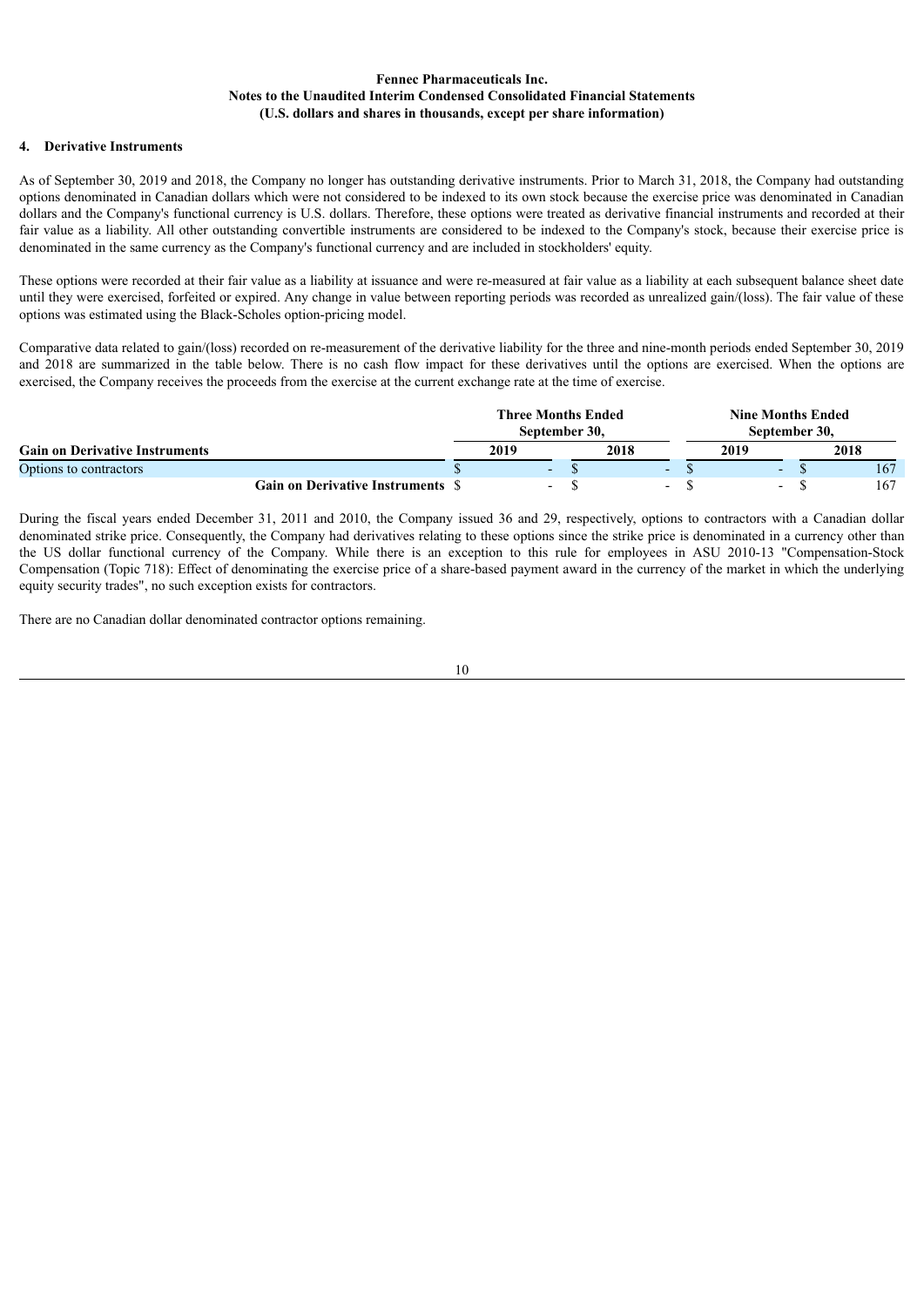# **5. Stockholders' Equity**

## **Authorized capital stock**

The Company's authorized capital stock consists of an unlimited number of shares of no-par common stock.

## **Warrants to Purchase Common Stock**

On February 1, 2019, the Company issued warrants to purchase common stock priced in U.S. dollars with a weighted average price of \$6.80 and had weighted average remaining life of 9.33 years as of September 30, 2019. During the three and nine-months ended September 30, 2019, there were 0 warrants exercised resulting in gross proceeds to the Company of \$0. The following table details the Company's warrant activity from December 31, 2018:

| <b>Investor Warrants</b>       | Common<br><b>Shares Issuable</b><br>Upon<br><b>Exercise of</b><br>Outstanding<br>Warrants | Weighted-Average<br><b>Exercise Price \$USD</b> |
|--------------------------------|-------------------------------------------------------------------------------------------|-------------------------------------------------|
| Outstanding December 31, 2018  | $\overline{\phantom{0}}$                                                                  |                                                 |
| Issued                         | 39                                                                                        | 6.80                                            |
| Outstanding March 31, 2019     | 39                                                                                        | 6.80                                            |
| Issued                         | $\overline{\phantom{0}}$                                                                  |                                                 |
| Outstanding June 30, 2019      | 39                                                                                        | 6.80                                            |
| Issued                         | $\overline{\phantom{a}}$                                                                  |                                                 |
| Outstanding September 30, 2019 | 39                                                                                        | 6.80                                            |
| <b>Total</b>                   | 39                                                                                        | 6.80                                            |

The value of warrants issued was estimated using the Black-Scholes option pricing model using the following assumptions in the table below. The expected volatility was determined using historical volatility of our stock based on the contractual life of the award. The Company capitalized the non-cash expense of \$255 associated with issuing the above warrants on February 1, 2019. The Company also incurred legal, professional and share registration fees totaling \$71 which were also capitalized. The combined capitalized asset, deferred issuance cost, has been placed on the balance sheet. The Company recognized \$17 in amortization expense for the quarter ended September 30, 2019 and a total of \$46 since inception.

|                                        | <b>Valuation Assumptions</b> |
|----------------------------------------|------------------------------|
| <b>Black-Scholes Model Assumptions</b> | February 1, 2019             |
| Expected dividend                      | $0.00\%$                     |
| Risk free rate                         | 2.70%                        |
| Expected volatility                    | 179%                         |
| Expected life                          | 10 years                     |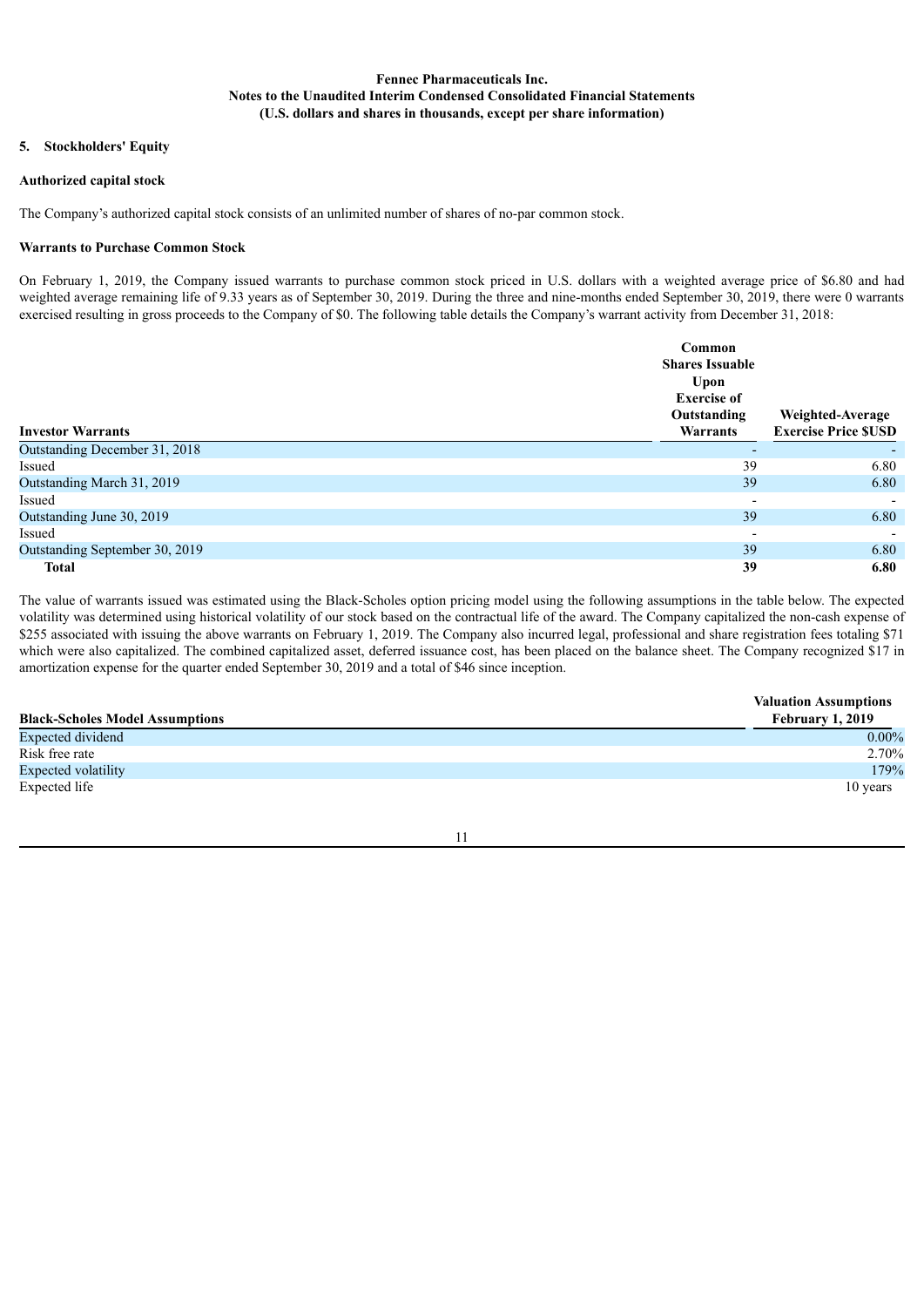#### **Stock option plan**

On June 18, 2019, shareholders of the Company approved a resolution amending the maximum duration of options granted from eight (8) years to ten (10) years. At that same time, shareholders of the Company approved a resolution to extend the life of certain allocated options to the maximum term of ten (10) years. The weighted average life of affected options was increased by 2.98 years and the extension resulted in an increase in the fair value of all affected options by \$1,438. The Company recognized \$1,285 in expense immediately on all fully vested options. It will recognize an additional \$153 in expense over the remaining vesting terms of the affected options. During the quarter ended September 30, 2019, the Company recognized \$22 in expense associated with these affected options.

The Compensation Committee of the Board of Directors administers the Company's stock option plan. The Compensation Committee designates eligible participants to be included under the plan and approves the number of options to be granted from time to time under the plan. Currently, the maximum number of option shares issuable is twenty-five percent (25%) of the total number of issued and outstanding shares of common stock. Based upon the current shares outstanding, a maximum of 5,000 options are authorized for issuance under the plan. For all options issued under the plan, the exercise price is the fair value of the underlying shares on the date of grant. All options vest within three years or less and are exercisable for a period of ten years from the date of grant. The stock option plan allows the issuance of Canadian and U.S. dollar grants. The table below outlines recognized contractor and employee expense for the three and nine-month periods ended September 30, 2019 and 2018.

|                                       |                                       | <b>Three Months Ended</b><br>September 30, |  |      | <b>Nine Months Ended</b><br>September 30. |       |  |       |
|---------------------------------------|---------------------------------------|--------------------------------------------|--|------|-------------------------------------------|-------|--|-------|
|                                       |                                       | 2019                                       |  | 2018 |                                           | 2019  |  | 2018  |
| Contractor options expense recognized |                                       | 21                                         |  | 46   |                                           | 395   |  | 243   |
| Employee options expense recognized   |                                       | 314                                        |  | 222  |                                           | 2.204 |  | .603  |
|                                       | Total option expense recognized \, \, | 335                                        |  | 268  |                                           | 2.599 |  | 1,846 |

#### **Stock option activity**

The following is a summary of option activity for each of the quarterly periods in fiscal year 2019 for stock options denominated in U.S. dollars:

|                                      | Number of                  | Weighted-Average<br><b>Exercise Price SUSD</b> |      |  |
|--------------------------------------|----------------------------|------------------------------------------------|------|--|
| <b>US Denominated Options</b>        | <b>Options</b> (thousands) |                                                |      |  |
| <b>Outstanding December 31, 2018</b> | 1,850                      |                                                | 3.80 |  |
| Granted                              | $\overline{\phantom{a}}$   |                                                |      |  |
| Exercised                            | $\overline{\phantom{0}}$   |                                                |      |  |
| Outstanding at March 31, 2019        | 1,850                      |                                                | 3.80 |  |
| Granted                              | 345S                       |                                                | 4.69 |  |
| Outstanding at June 30, 2019         | $2.195$ \$                 |                                                | 3.94 |  |
| Granted                              | 175                        |                                                | 4.74 |  |
| Outstanding at September 30, 2019    | 2,370                      |                                                | 4.00 |  |

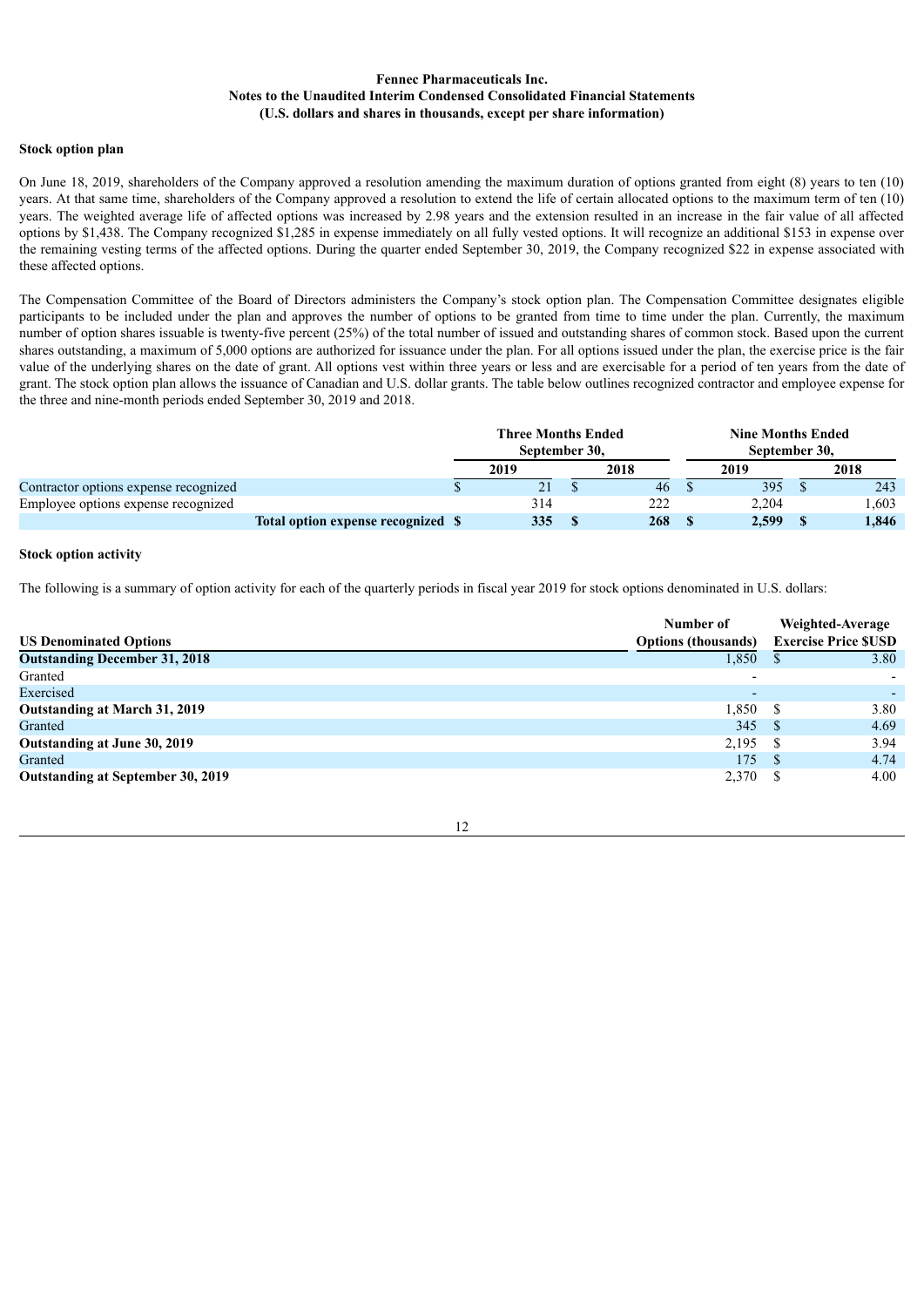During the three-month period ended September 30, 2019, there were 175 US denominated options issued. Of the 2,370 US denominated options granted and outstanding at September 30, 2019, 1,801 are fully vested and exercisable.

The following is a summary of option activity for the quarterly periods ended September 30, 2019 for stock options denominated in Canadian dollars:

|                                      | Number of<br><b>Options</b> | Weighted-<br>Average<br><b>Exercise Price</b> |
|--------------------------------------|-----------------------------|-----------------------------------------------|
| <b>Canadian Denominated Options</b>  | (thousands)                 | <b>SCAD</b>                                   |
| <b>Outstanding December 31, 2018</b> | 648                         | 2.43                                          |
| Outstanding at March 31, 2019        | 648                         | 2.43                                          |
| Outstanding at June 30, 2019         | 648                         | 2.43                                          |
| Outstanding at September 30, 2019    | 648                         | 2.43                                          |

For the three and nine-month periods ended September 30, 2019, there was no issuance activity related to Canadian dollar denominated options. As of September 30, 2019, all 648 outstanding options denominated in Canadian dollars were fully vested and exercisable.

#### **Valuation assumptions**

The value of options granted were estimated using the Black-Scholes option pricing model using the following assumptions in the table below. The expected volatility was determined using historical volatility of our stock based on the contractual life of the award. There were 175 options issued during the three months ended September 30, 2019 (0 for the same period in 2018). Assumptions for the valuation of the option grants are described in the table below:

|                                        | <b>Three Months Ended</b><br>September 30,<br>2019 (Employee) |
|----------------------------------------|---------------------------------------------------------------|
| <b>Black-Scholes Model Assumptions</b> | grants)                                                       |
| <b>Expected dividend</b>               | $0.00\%$                                                      |
| Risk free rate                         | 1.63%                                                         |
| Expected volatility                    | 151%                                                          |
| Expected life                          | 10 years                                                      |

# **6. Fair Value Measurements**

The Company adopted the Fair Value Measurements and Disclosure Topic of the FASB in 2011. This Topic applies to certain assets and liabilities that are being measured and reported on a fair value basis. The Topic defines fair value, establishes a framework for measuring fair value in accordance with US GAAP, and expands disclosure about fair value measurements. This Topic enables the reader of the financial statements to assess the inputs used to develop those measurements by establishing a hierarchy for ranking the quality and reliability of the information used to determine fair values. The Topic requires that financial assets and liabilities carried at fair value be classified and disclosed in one of the following three categories:

Level 1: Quoted market prices in active markets for identical assets or liabilities.

Level 2: Observable market-based inputs or unobservable inputs that are corroborated by market data.

Level 3: Unobservable inputs that are not corroborated by market data.

|                           |                                                                                        | Fair Value Measurement at September 30, 2019 and December 31, 2018 | (in thousands)                                                  |        |                                                      |                          |              |        |
|---------------------------|----------------------------------------------------------------------------------------|--------------------------------------------------------------------|-----------------------------------------------------------------|--------|------------------------------------------------------|--------------------------|--------------|--------|
|                           | <b>Ouoted Price in Active</b><br><b>Market for Identical</b><br>Instruments<br>Level 1 |                                                                    | <b>Significant Other</b><br><b>Observable Inputs</b><br>Level 2 |        | Significant<br><b>Unobservable Inputs</b><br>Level 3 |                          | <b>Total</b> |        |
|                           | 2019                                                                                   | 2018                                                               | 2019                                                            | 2018   | 2019                                                 | 2018                     | 2019         | 2018   |
| <b>Assets</b>             |                                                                                        |                                                                    |                                                                 |        |                                                      |                          |              |        |
| Cash and cash equivalents | 104(1)                                                                                 | 770(1)                                                             | 15.136                                                          | 22,011 |                                                      | $\overline{\phantom{a}}$ | 15,240       | 22,781 |
| <b>Liabilities</b>        |                                                                                        |                                                                    |                                                                 |        |                                                      |                          |              |        |
| Derivative liabilities    |                                                                                        |                                                                    | -                                                               |        |                                                      |                          |              |        |

(1)The Company held approximately, \$104 in cash as of September 30, 2019, of which approximately, \$39 was in Canadian funds (translated into U.S. dollars). As of December 31, 2018, the Company held approximately \$770 in cash of which approximately \$121 was in Canadian funds (translated into U.S. dollars).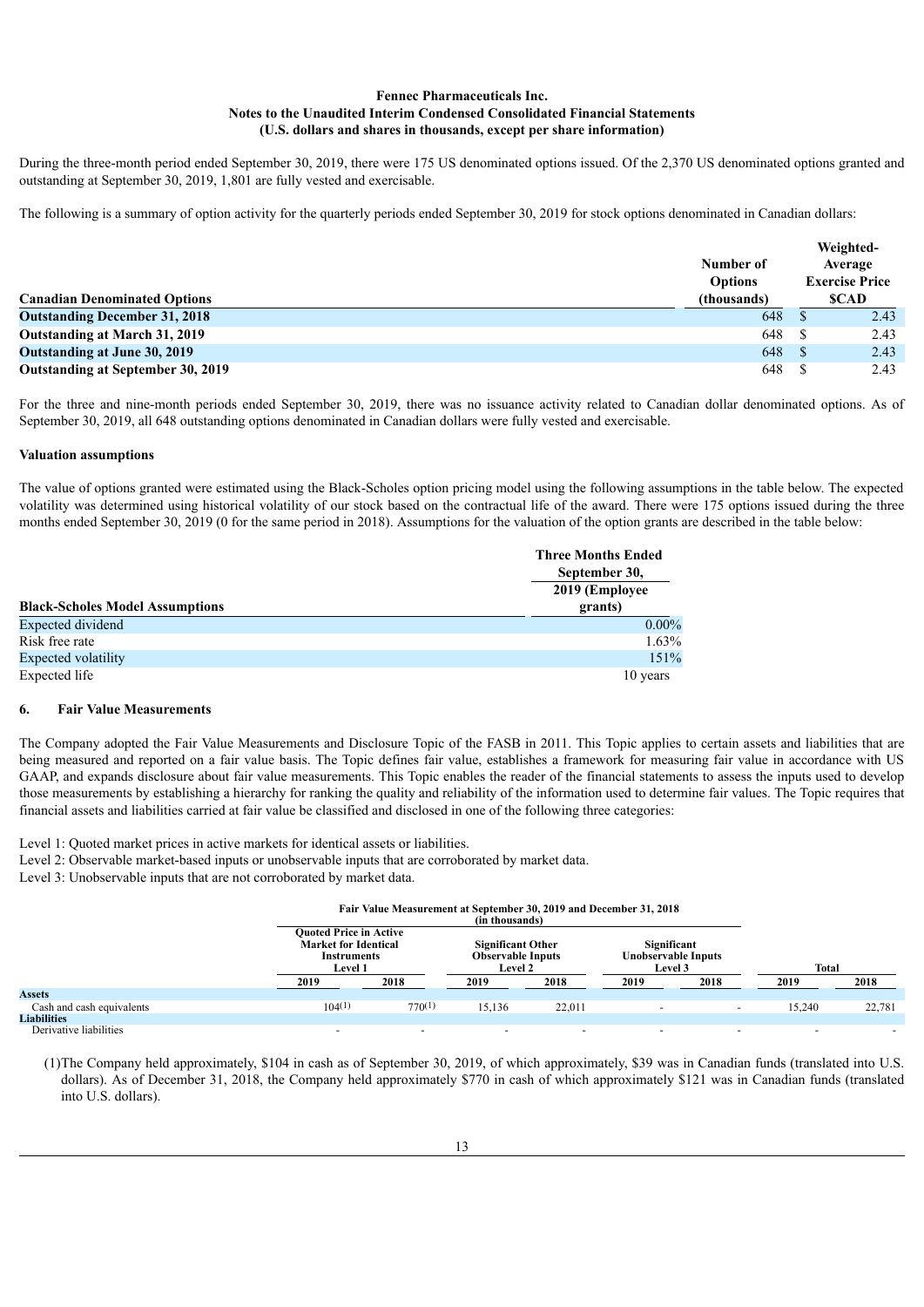# **7. Commitments and Contingencies**

## **Oregon Health & Science University Agreement**

On February 20, 2013, Fennec entered into a new exclusive license agreement with OHSU for exclusive worldwide license rights to intellectual property directed to thiol-based compounds, including STS and their use in oncology (the "OHSU Agreement"). OHSU will receive certain milestone payments, royalty on net sales for licensed products and a royalty on any consideration received from sublicensing of the licensed technology.

On May 18, 2015, Fennec negotiated an amendment ("Amendment 1") to the OHSU Agreement, which expands Fennec's exclusive license to include the use of N-acetylcysteine as a standalone therapy and/or in combination with STS for the prevention of ototoxicity induced by chemotherapeutic agents to treat cancers. Further, Amendment 1 adjusts select milestone payments entered in the OHSU Agreement including but not limited to the royalty rate on net sales for licensed products, royalty rate from sublicensing of the licensed technology and the fee payable upon the regulatory approval of a licensed product.

The term of the OHSU Agreement as amended by Amendment 1 expires on the date of the last to expire claim(s) covered in the patents licensed to Fennec or 8 years, whichever is later. In the event a licensed product obtains regulatory approval and is covered by the Orphan Drug Designation, the parties will in good faith amend the term of the agreement. STS is currently protected by methods of use patents that the Company exclusively licensed from OHSU that expire in Europe in 2021 and are currently pending in the United States. The OHSU Agreement is terminable by either Fennec or OHSU in the event of a material breach of the agreement by either party after 45 days prior written notice. Fennec also has the right to terminate the OHSU Agreement at any time upon 60 days prior written notice and payment of all fees due to OHSU under the OHSU Agreement.

#### **Executive Severance**

In the event of his termination with us other than for cause, we will be obligated to pay Mr. Raykov a one-time severance payment equal to twelve months of salary (\$400,000). In the event of his termination with us other than for cause, we will be obligated to pay Mr. Andrade a one-time severance payment equal to six months of salary (\$145,000).

#### **Leases**

We have an operating lease in Research Triangle Park, North Carolina utilizing small space within a commercial building. The operating lease has payments of \$200 per month with no scheduled increases. This operating lease is terminable with 30 days' notice and has no penalties or contingent payments due.

#### **Loan and Security Agreement**

On February 1, 2019, the Company's wholly owned subsidiary Fennec Pharmaceuticals Inc. entered into a Loan and Security Agreement (the "Loan and Security Agreement") with Bridge Bank, a division of Western Alliance Bank, an Arizona corporation (the "Bank"), pursuant to which the Bank agreed to loan \$12.5 million to Fennec Pharmaceuticals, Inc., to be made available upon New Drug Application ("NDA") approval of PEDMARK<sup>TM</sup> by no later than September 30, 2020. The proceeds from the loan will be used for working capital purposes and to fund general business requirements in accordance with the terms of the Loan and Security Agreement. Interest under the Term Loans shall bear interest, on the outstanding daily balance thereof, at a floating per annum rate equal to the Effective Interest Rate (as defined in the Loan and Security Agreement) which is equal to the sum of the Prime Rate published in the Wall Street Journal (currently 5.00%) plus one percent (1.00%). The debt facility is to have interest-only monthly payments due for the first eighteen months from the funding date and then monthly principal and interest payments are due through the remainder of the term which has a maturity date of October 1, 2023. In connection with the facility, Fennec granted Bridge Bank a warrant to purchase up to 39 common shares at an exercise price of \$6.80 per common share, for a term of ten years from the date of issuance, subject to early termination under certain conditions.

The combined value of the granted warrants and the associated costs to secure the loan facility (approximately \$326 thousand) were capitalized on the balance sheet as a long-term asset. The asset, deferred issuance cost, will be amortized evenly over the full term of the agreement (56 months). During the quarter ended September 30, 2019, the Company recorded amortization expense of roughly \$17 (\$46 since inception), as a result of the amortization of the asset related to deferred issuance cost.

#### **8. Subsequent Events**

Management has evaluated subsequent events through the date of this filing and concluded there are no events of significance which require disclosure.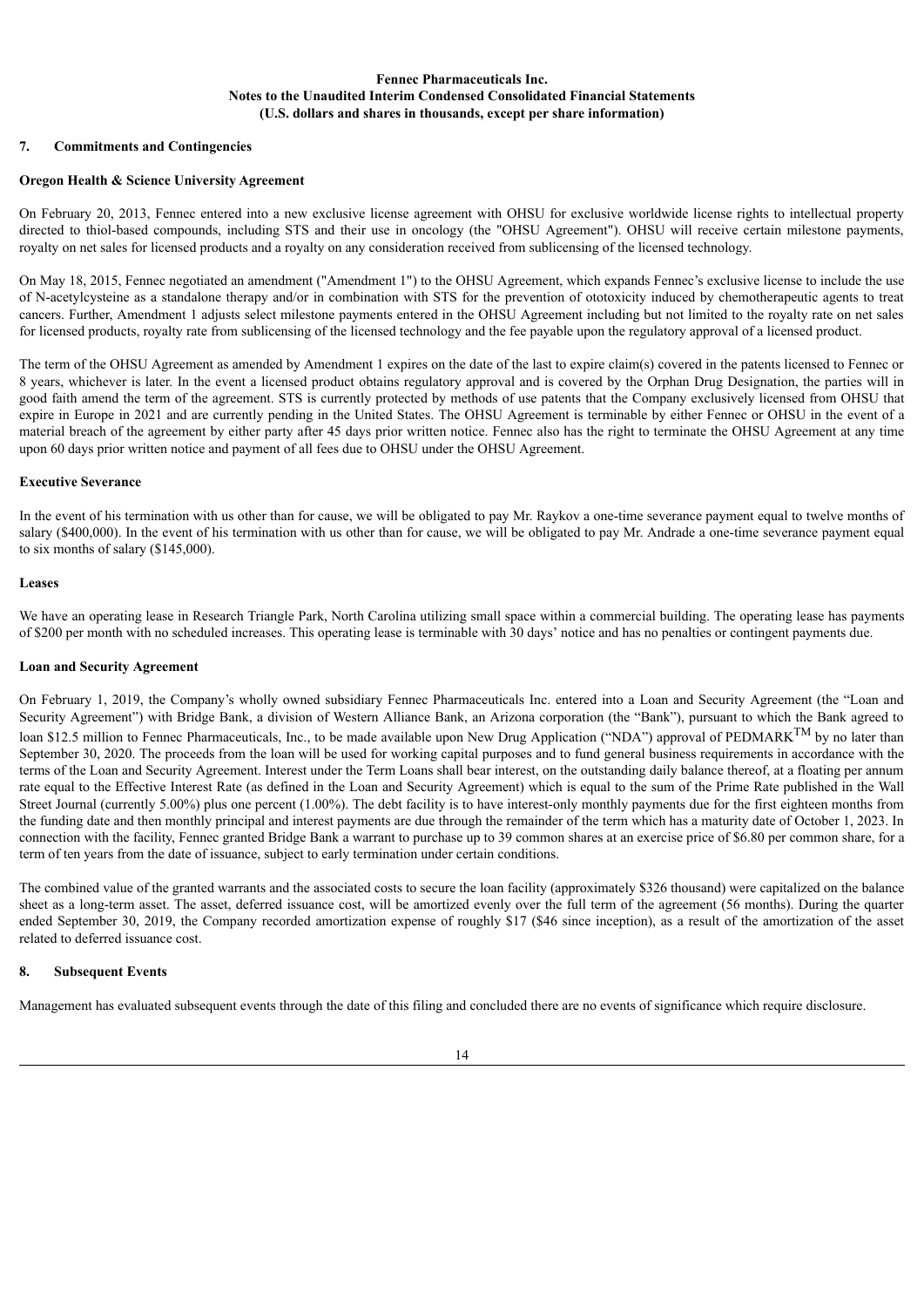## <span id="page-14-0"></span>**Item 2. Management's Discussion and Analysis of Financial Condition and Results of Operations**

# **CAUTIONARY STATEMENT**

The discussion below contains forward-looking statements regarding our financial condition and our results of operations that are based upon our annual consolidated financial statements, which have been prepared in accordance with generally accepted accounting principles within the United States, or U.S. GAAP, and applicable U.S. Securities and Exchange Commission, or SEC, regulations for financial information. The preparation of these financial statements requires our management to make estimates and judgments that affect the reported amounts of assets, liabilities, income and expenses, and related disclosure of contingent assets and liabilities. We evaluate our estimates on an ongoing basis. Our estimates are based on historical experience and on various other assumptions that we believe to be reasonable.

## **Overview**

# **Lead Product Candidate PEDMARKTM**

The following is our only lead product candidate in the clinical stage of development:

**PEDMARK**<sup>TM</sup> (a unique formulation of sodium thiosulfate (STS)) – sodium thiosulfate in a novel formulation, announced results of two Phase 3 clinical trials for the prevention of cisplatin induced hearing loss, or ototoxicity in children including the pivotal Phase 3 study SIOPEL 6 , "A Multicentre Open Label Randomised Phase 3 Trial of the Efficacy of Sodium Thiosulfate in Reducing Ototoxicity in Patients Receiving Cisplatin Chemotherapy for Standard Risk Hepatoblastoma," and the proof of concept Phase 3 study "A Randomized Phase 3 Study of Sodium Thiosulfate for the Prevention of Cisplatin-Induced Ototoxicity in Children".

We continue to focus the Company's resources on the development of  $PEDMARK^{TM}$ .

We have licensed from OHSU intellectual property rights for the use of PEDMARK<sup>TM</sup> as a chemoprotectant, and are developing PEDMARK<sup>TM</sup> as a protectant against the hearing loss often caused by platinum-based anti-cancer agents in children. Preclinical and clinical studies conducted by OHSU and others have indicated that PEDMARK<sup>TM</sup> can effectively reduce the incidence of hearing loss caused by platinum-based anti-cancer agents.

Hearing loss among children receiving platinum-based chemotherapy is frequent, permanent and often severely disabling. The incidence of hearing loss in these children depends upon the dose and duration of chemotherapy, and many of these children require lifelong hearing aids. There is currently no established preventive agent for this hearing loss and only expensive, technically difficult and sub-optimal cochlear (inner ear) implants have been shown to provide some benefit. In addition, adults undergoing chemotherapy for several common malignancies, including ovarian cancer, testicular cancer, and particularly head and neck cancer and brain cancer, often receive intensive platinum-based therapy and may experience severe, irreversible hearing loss, particularly in the high frequencies.

The Company estimates in the U.S. and Europe that over 10,000 children with solid tumors are treated with platinum agents. The vast majority of these newly diagnosed tumors are localized and classified as low to intermediate risk in nature. These localized cancers may have overall survival rates of greater than 80%, further emphasizing the importance of quality of life after treatment. The incidence of hearing loss in these children depends upon the dose and duration of chemotherapy, and many of these children require lifelong hearing aids. There is currently no established preventive agent for this hearing loss and only expensive, technically difficult and sub-optimal cochlear (inner ear) implants have been shown to provide some benefit. Infants and young children at critical stages of development lack speech language development and literacy, and older children and adolescents lack speech language development and literacy, and older children and adolescents lack social-emotional development and educational achievement.

STS has been studied by cooperative groups in two Phase 3 clinical studies of survival and reduction of ototoxicity: COG ACCL0431 and SIOPEL 6. Both studies are closed to recruitment. COG ACCL0431 enrolled one of five childhood cancers typically treated with intensive cisplatin therapy for localized and disseminated disease, including newly diagnosed hepatoblastoma, germ cell tumor, osteosarcoma, neuroblastoma, and medulloblastoma. SIOPEL 6 enrolled only hepatoblastoma patients with localized tumors. COG ACCL0431 final results were published in the Lancet Oncology in 2016. SIOPEL 6 final results were published in the New England Journal of Medicine in June 2018.

In August 2018, the Pediatric Committee (PDCO) of the European Medicines Agency (EMA) accepted our pediatric investigation plan (PIP) for  $PEDMARK^{TM}$  for the condition of the prevention of platinum-induced hearing loss. An accepted PIP is a prerequisite for filing a Marketing Authorization Application (MAA) for any new medicinal product in Europe. The indication targeted by the Company's PIP is for the prevention of platinum-induced ototoxic hearing loss for standard risk hepatoblastoma (SR-HB). Additional tumor types of the proposed indication will be subject to the Committee for Medicinal Products for Human Use (CHMP) assessment at the time of the MAA. No deferred clinical studies were required in the positive opinion given by PDCO. The Company was also advised that PEDMARK<sup>TM</sup> is eligible for submission of an application for a Pediatric Use Marketing Authorization (PUMA). Therefore, this decision allows Fennec to proceed with the submission of a PUMA in the European Union (EU) with incentives of automatic access to the centralized procedure and up to 10 years of data and market protection The PUMA is a dedicated marketing authorization covering the indication and appropriate formulation for medicines developed exclusively for use in the pediatric population and provides data and market protection up to 10 years.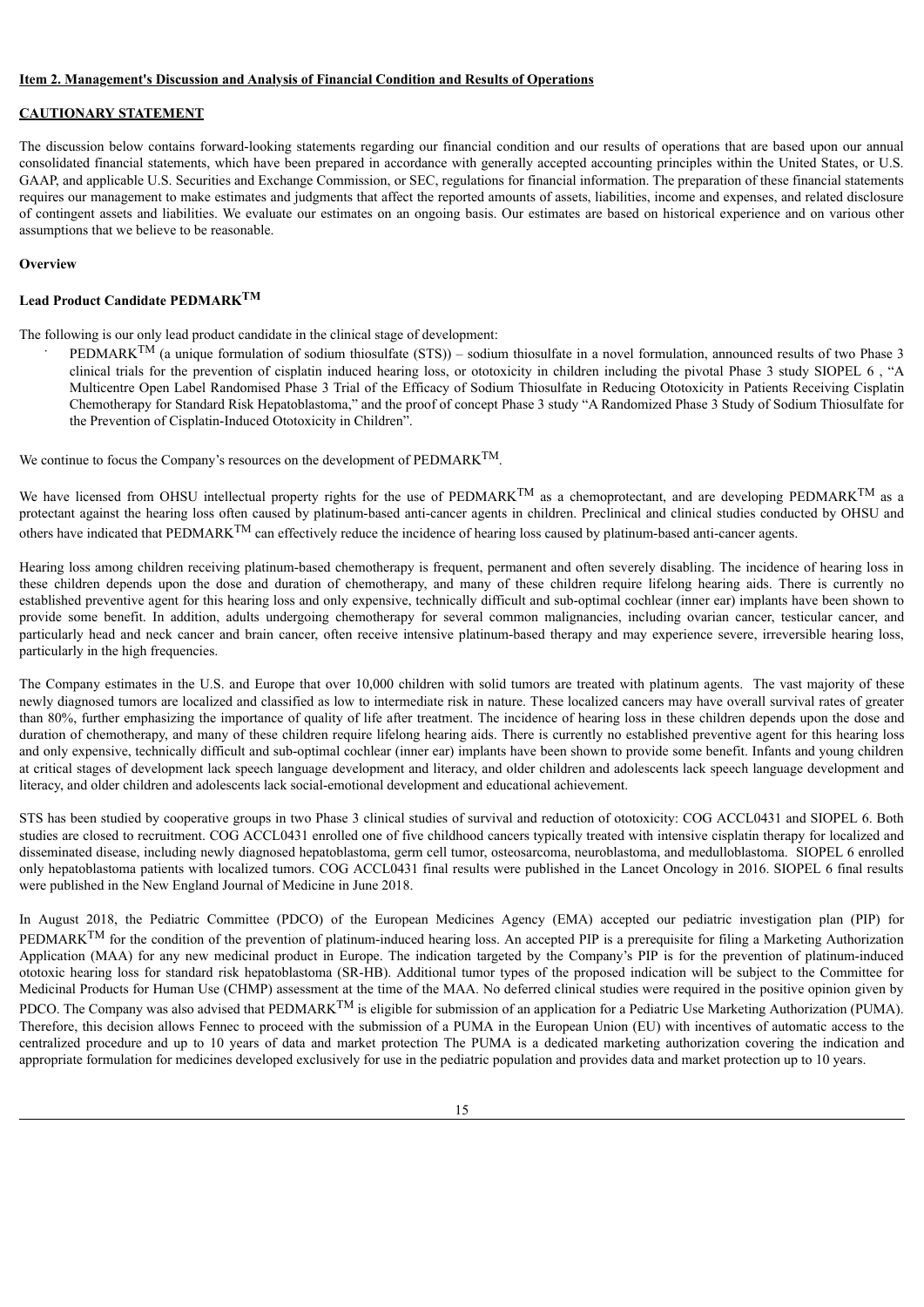We initiated our rolling New Drug Application (NDA) for PEDMARK<sup>TM</sup> for the prevention of ototoxicity induced by cisplatin chemotherapy patients 1 month to < 18 years of age with localized, non-metastatic, solid tumors in December 2018. The Company is targeting completing the NDA submission in early 2020 and if approved a potential first commercial launch of PEDMARK<sup>TM</sup> in the second half of 2020. In March 2018, PEDMARK<sup>TM</sup> received Breakthrough Therapy and Fast Track designations from the FDA. Further, PEDMARK<sup>TM</sup> has received Orphan Drug Designation in the US in this setting.

In September 2019, the Company announced the appointment of Shubh Goel as chief commercial officer. In this newly created position, Ms. Goel will build and oversee Fennec's commercial strategy and organization, including both the launch and commercialization of PEDMARK<sup>TM</sup>, if approved.

## **SIOPEL 6**

In October 2007, we announced that our collaborative partner, the International Childhood Liver Tumour Strategy Group, known as SIOPEL, a multidisciplinary group of specialists under the umbrella of the International Society of Pediatric Oncology, had launched a randomized Phase 3 clinical trial SIOPEL 6 to investigate whether STS reduces hearing loss in standard risk hepatoblastoma (liver) cancer patients receiving cisplatin as a monotherapy.

The study was initiated in October 2007 initially in the United Kingdom and completed enrollment at the end of 2014. 52 sites from 11 countries, enrolled 109 evaluable patients. Under the terms of our agreement, SIOPEL conducts and funds all clinical activities and Fennec provides drug, drug distribution and pharmacovigilance, or safety monitoring, for the study. SIOPEL 6 was completed in December 2014 and the final results of SIOPEL 6 were published in *The New England Journal of Medicine* in June 2018.

The primary objectives of SIOPEL 6 are:

- · To assess the efficacy of STS to reduce the hearing impairment caused by cisplatin
- · To carefully monitor any potential impact of STS on response to cisplatin and survival

#### **SIOPEL 6 - Results**

#### **Background / Objectives:**

Background: Bilateral high-frequency hearing loss is a serious permanent side-effect of cisplatin therapy; particularly debilitating when occurring in young children. STS has been shown to reduce cisplatin induced hearing loss. SIOPEL 6 is a Phase 3 randomised trial to assess the efficacy of STS in reducing ototoxicity in young children treated with cisplatin (Cis) for SR-HB.

#### **Design / Methods:**

Methods: Newly diagnosed patients with SR-HB, defined as tumour limited to PRETEXT I, II or III, no portal or hepatic vein involvement, no intraabdominal extrahepatic disease, AFP >100ng/ml and no metastases, were randomized to Cis or Cis+STS for 4 preoperative and 2 postoperative courses. Cisplatin 80mg/m2 was administered over 6 hours, STS 20g/m2 was administered intravenously over 15 minutes exactly 6 hours after stopping cisplatin. Tumour response was assessed after 2 and 4 preoperative cycles with serum AFP and liver imaging. In case of progressive disease (PD), STS was to be stopped and doxorubicin 60mg/m2 combined with cisplatin. The primary endpoint is centrally reviewed absolute hearing threshold, at the age of  $\geq$ 3.5 years by pure tone audiometry.

#### **Results:**

One hundred and nine randomized patients (52 Cisplatin only ("Cis") and 57 Cis+STS) are evaluable. The combination of Cis+STS was generally well tolerated. With a follow up time of 52 months for the patients the three-year Event Free Survival ("EFS") for Cis is 78.8% Cisplatin and 82.1% for the Cis + STS. The three-year Overall Survival ("OS") is 92.3% for Cis and 98.2% for Cis + STS. Treatment failure defined as Progressive Disease ("PD") at 4 cycles was equivalent in both arms. Among the first 101 evaluable patients, hearing loss occurred in 29/46=63.0% under Cis and in 18/55=33.0% under Cis +STS, corresponding to a relative risk of 0.52(P=0.002).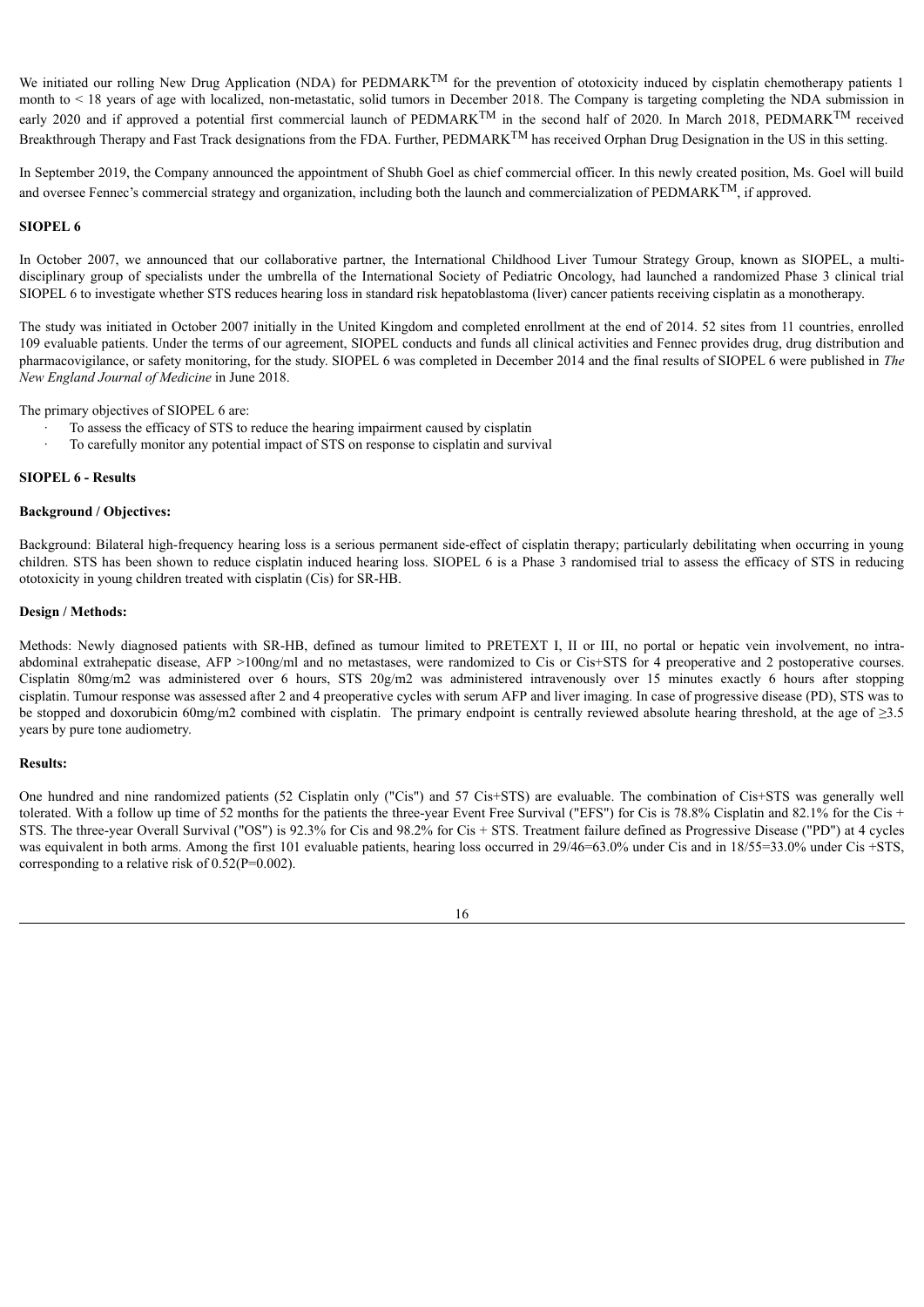

# **Conclusions:**

This randomized Phase 3 trial in SR-HB of cisplatin versus cisplatin plus sodium thiosulfate shows that the addition of sodium thiosulfate significantly reduces the incidence of cisplatin-induced hearing loss without any evidence of tumor protection.

## **COG ACCL0431**

In March 2008, we announced the activation of a Phase 3 trial with STS to prevent hearing loss in children receiving cisplatin-based chemotherapy in collaboration with the Children's Oncology Group ("COG ACCL0431"). The goal of this Phase 3 study was to evaluate in a multi-centered, randomized trial whether STS is an effective and safe means of preventing hearing loss in children receiving cisplatin-based chemotherapy for newly diagnosed germ cell, liver (hepatoblastoma), brain (medulloblastoma), nerve tissue (neuroblastoma) or bone (osteosarcoma) cancers. Eligible children, one to eighteen years of age, who were to receive cisplatin according to their disease-specific regimen and, upon enrollment in this study, were randomized to receive STS or not. Efficacy of STS was determined through comparison of hearing sensitivity at follow-up relative to baseline measurements using standard audiometric techniques. The Children's Oncology Group is responsible for funding the clinical activities for the study and we are responsible for providing the drug, drug distribution and pharmacovigilance, or safety monitoring, for the study. The trial completed enrollment of 131 pediatric patients in the first quarter of 2012. The final results of COG ACCL0431 were published in *Lancet Oncology* in December 2016.

## **COG ACCL0431 - Results**

COG Study ACCL0431, "A Randomized Phase 3 Study of Sodium Thiosulfate for the Prevention of Cisplatin-Induced Ototoxicity in Children," finished enrollment of 131 patients of which 126 were eligible patients in Q1 2012. The patients had been previously diagnosed with childhood cancers.

The primary endpoint was to evaluate the efficacy of STS for prevention of hearing loss in children receiving cisplatin chemotherapy (hypothesis: 50% relative reduction in hearing loss).

Secondary endpoints included:

- Compare change in mean hearing thresholds
- Compare incidence of other Grade 3/4 toxicities (renal and hematological)
- Monitor Event Free Survival (EFS) and Overall Survival (OS) in two groups

126 eligible subjects were enrolled with germ cell tumor (32), osteosarcoma (3029), neuroblastoma (26), medulloblastoma/pnet (26), hepatoblastoma (7) or other (5). Of these, 104 subjects (64 male and 29 <5 years old) were evaluable for the primary endpoint.

Subjects were randomized either to no treatment (control) or treatment with STS 16 grams/m2 IV over 15 minutes, 6 hours after each cisplatin dose. Hearing was measured using standard audiometry for age and data were reviewed centrally using American Speech-Language-Hearing Association criteria.

The proportion of subjects with hearing loss assessed at 4 weeks post the final cisplatin dose (primary endpoint).

- The proportion of hearing loss for STS vs. Control was  $28.6\%$  (14/49) vs. 56.4% (31/55), respectively (p=0.004).
- · In a predefined subgroup of patients less than 5 years old with 29 eligible subjects: STS vs. Control was 21.4% (3/14) vs. 73.3% (11/15), respectively (p=0.005)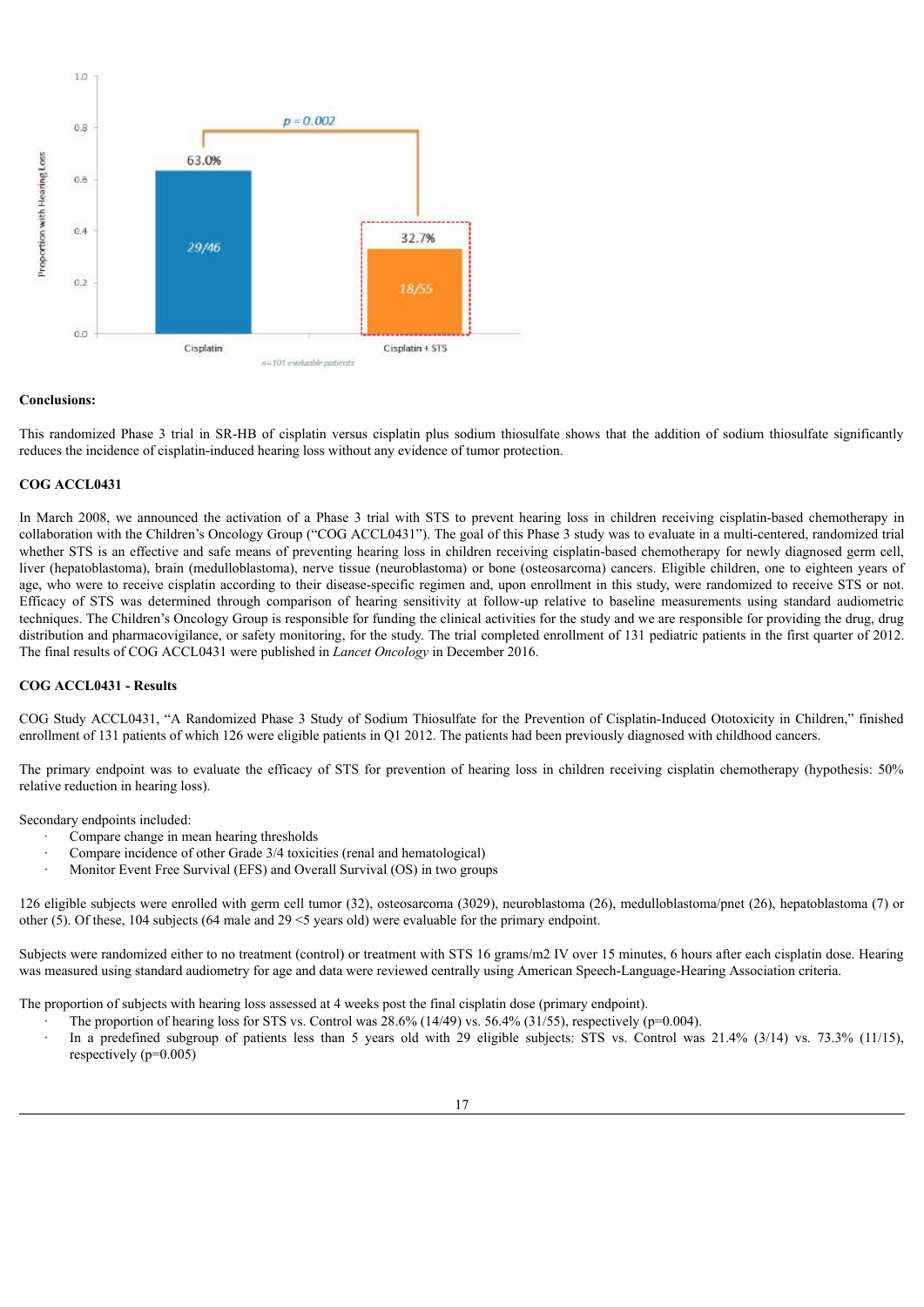#### **Conclusions:**

- STS protects against cisplatin-induced hearing loss in children across a heterogeneous range of tumor types with even stronger efficacy in the protocol predefined subgroup of patients under five years old and is not associated with serious adverse events attributed to its use.
- Further potential clinical use will be informed by the final results of SIOPEL 6 study.

#### **Capital Funding**

We have not received and do not expect to have significant revenues from our product candidate until we are either able to sell our product candidate after obtaining applicable regulatory approvals or we establish collaborations that provide us with up-front payments, licensing fees, milestone payments, royalties or other revenue.

We generated a net loss of approximately \$9.2 million for the nine-months ended September 30, 2019 and a net loss of \$6.9 million for the nine-months ended September 30, 2018 (inclusive of a non-cash gain on derivatives of \$0.00 million and \$0.17 million for the nine-months ended September 30, 2019 and 2018, respectively). As of September 30, 2019, our accumulated deficit was approximately \$140.4 million (\$131.3 million at December 31, 2018).

We believe that our cash and cash equivalents as of September 30, 2019, which totaled \$15.2 million, plus the Loan Security Agreement with Bridge Bank, will be sufficient to meet our cash requirements through the next twelve to fifteen months including NDA approval and anticipated first commercial launch of PEDMARK<sup>TM</sup> in the second half of 2020. Our projections of our capital requirements are subject to substantial uncertainty. More capital than we anticipated may be required thereafter. To finance our continuing operations, we may need to raise substantial additional funds through either the sale of additional equity, the issuance of debt, the establishment of collaborations that provide us with funding, the out-license or sale of certain aspects of our intellectual property portfolio or from other sources. Given current economic conditions, we might not be able to raise the necessary capital, or such funding may not be available on financially acceptable terms if at all. If we cannot obtain adequate funding in the future, we might be required to further delay, scale back or eliminate certain research and development studies, consider business combinations or even shut down some, or all, of our operations.

Our operating expenses will depend on many factors, including the progress of our drug development efforts and efficiency of our operations and current resources. Our research and development expenses, which include expenses associated with our clinical trials, drug manufacturing to support clinical programs, salaries for research and development personnel, stock-based compensation, consulting fees, sponsored research costs, toxicology studies, license fees, milestone payments, and other fees and costs related to the development of our product candidate, will depend on the availability of financial resources, the results of our clinical trials and any directives from regulatory agencies, which are difficult to predict. Our general and administration expenses include expenses associated with the compensation of employees, stock-based compensation, professional fees, consulting fees, insurance and other administrative matters associated in support of our drug development programs.

#### **Results of Operations**

Three months ended September 30, 2019 versus three months ended September 30, 2018:

|                              |    | <b>Three Months</b><br>Ended | <b>Three Months</b><br><b>Ended</b> |                    |                          |         |
|------------------------------|----|------------------------------|-------------------------------------|--------------------|--------------------------|---------|
| In thousands of U.S. Dollars |    | <b>September 30, 2019</b>    | $\frac{0}{0}$                       | September 30, 2018 | $\frac{1}{2}$            | Change  |
| <b>Operating expenses:</b>   |    |                              |                                     |                    |                          |         |
| Research and development     | .Ъ | 795                          | $43\%$ \$                           | 1,798              | $63\%$ \$                | (1,003) |
| General and administration   |    | 1,068                        | 57%                                 | 1,050              | 37%                      | 18      |
| Total operating expenses     |    | 1,863                        | $100\%$                             | 2,848              | $100\%$                  | (985)   |
| <b>Loss from operations</b>  |    | (1, 863)                     |                                     | (2,848)            |                          | 985     |
| Other (loss)/gain            |    |                              |                                     |                    | (2)                      | 3       |
| Amortization expense         |    | (17)                         |                                     |                    | $\overline{\phantom{a}}$ | (17)    |
| Interest income and other    |    | 70                           |                                     | 101                |                          | (31)    |
| <b>Net loss</b>              |    | (1,809)                      |                                     | (2,749)            |                          | 940     |

Research and development expenses decreased by \$1,003 for the three months ended September 30, 2019 over the same period in 2018 as the Company completed a significant part of the activities needed for regulatory approval of PEDMARK<sup>TM</sup> in the first six months of 2019. The decrease in the three months ended September 30, 2019 primarily relates to a decrease in manufacturing activities necessary for regulatory submissions. General and administrative expenses are consistent with the prior year's period.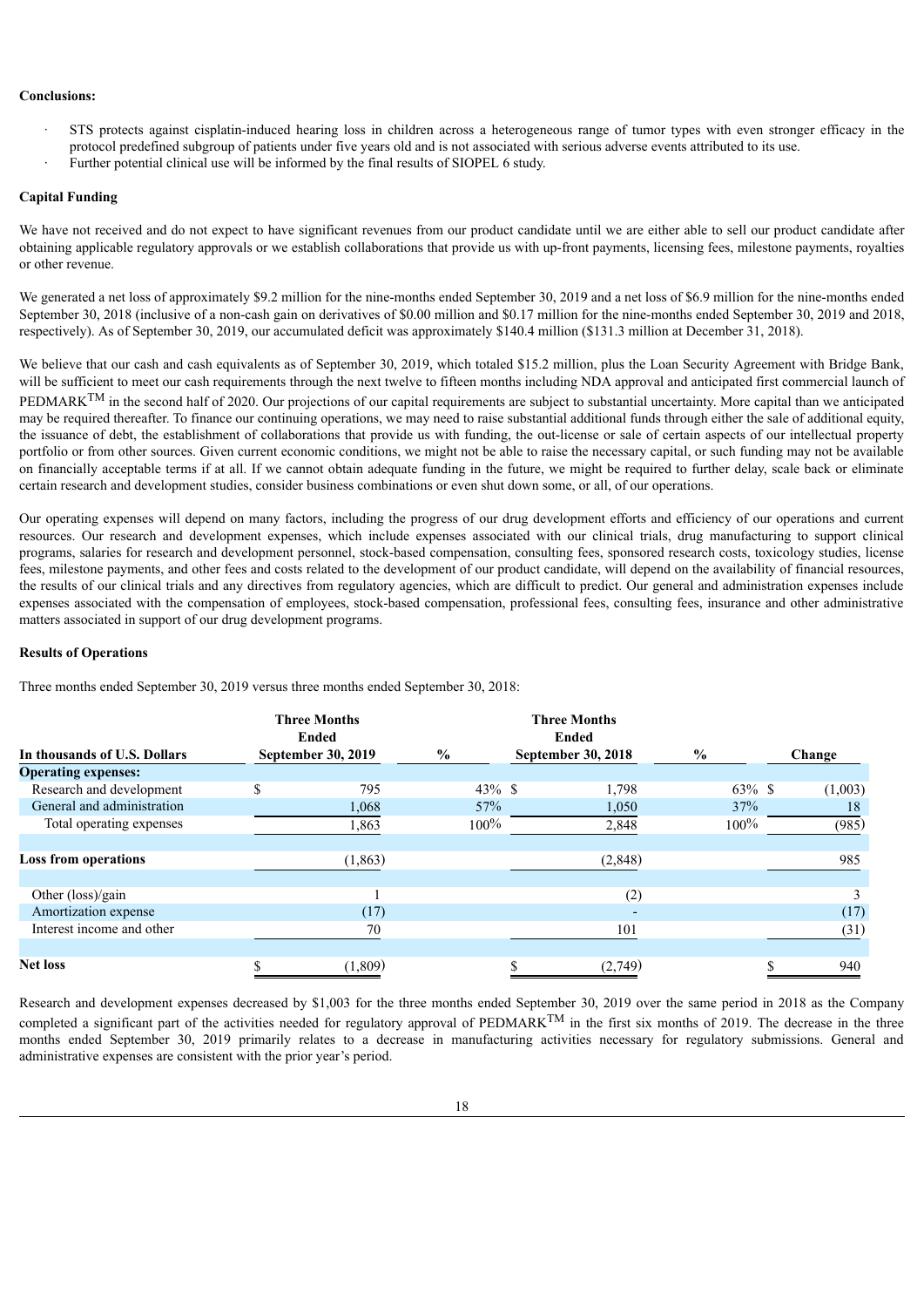Other (loss)/gain was driven mainly by fluctuations in foreign currency transactions and is a non-cash expense. The Company has vendors that transact in Euro, Great British Pounds and Canadian Dollars There was a gain of \$1 in other (loss)/gain for the three months ended September 30, 2019 as compared to a loss of \$2 over the same period in 2019. Amortization expense is also a non-cash expense and relates to amortization of the deferred issuance cost of the Bridge Bank loan facility. Amortization expense was \$17 and \$0 for the three months ended September 30, 2019 and 2018, respectively. Interest income was \$31 lower for the three months ended September 30, 2019 over the same period in 2018. Interest income was lower due to a lower balance as compared to the same period in the prior year.

|                                | <b>Nine Months</b><br><b>Ended</b> | <b>Nine Months</b><br><b>Ended</b> |        |                          |           |               |  |  |  |
|--------------------------------|------------------------------------|------------------------------------|--------|--------------------------|-----------|---------------|--|--|--|
| In thousands of U.S. Dollars   | <b>September 30, 2019</b>          | $\frac{0}{0}$                      |        | September 30, 2018       | $\%$      | Change        |  |  |  |
| <b>Operating expenses:</b>     |                                    |                                    |        |                          |           |               |  |  |  |
| Research and development       | 4,435                              | $47\%$ \$                          |        | 3,285                    | $45\%$ \$ | 1,150         |  |  |  |
| General and administration     | 4,921                              | 53%                                |        | 4,019                    | 55%       | 902           |  |  |  |
| Total operating expenses       | 9,356                              | $100\%$                            |        | 7,304                    | $100\%$   | 2,052         |  |  |  |
| <b>Loss from operations</b>    | (9,356)                            |                                    |        | (7,304)                  |           | (2,052)       |  |  |  |
|                                |                                    |                                    |        |                          |           |               |  |  |  |
| Unrealized gain on derivatives | $\overline{\phantom{0}}$           |                                    |        | 167                      |           | (167)         |  |  |  |
| Other (loss)/gain              | (9)                                |                                    |        |                          |           | (9)           |  |  |  |
| Amortization expense           | (46)                               |                                    |        | $\overline{\phantom{a}}$ |           | (46)          |  |  |  |
| Interest income and other      | 246                                |                                    |        | 233                      |           | 13            |  |  |  |
| <b>Net loss</b>                | (9,165)                            |                                    | Φ<br>ъ | (6,904)                  |           | \$<br>(2,261) |  |  |  |

Total research and development expenses were up by \$1,150 for the nine months ended September 30, 2019 over the same period in 2018. This increase relates primarily to drug manufacturing activities and preparations for registration batches necessary for regulatory approvals. General and administrative costs increased by \$902 over the prior year in the same period. The largest portion of this increase relates to the additional non-cash expense resulting from the revaluing all vested options when their terms were extended in June 2019. Total option expense for the nine months ended September 30, 2019 increased by \$753 over the same period in 2018. The remaining increases in general and administrative expenses is primarily associated with increases in professional fees and employee compensation.

For the nine-month period ended September 30, 2018, the Company posted an unrealized gain of \$167 as the final derivative liabilities on its books were extinguished. Other (loss)/gain was down by \$9 for the nine months ended September 30, 2019 over the same period in 2018. For the nine-months period ended September 30, 2019 the Company recognized \$46 of amortization expense as it amortizes the deferred issuance cost associated with the loan facility arranged with Bridge Bank. Interest income was up slightly (\$13) over the same period in 2018, due to higher interest rates on deposits.

# **Quarterly Information**

The following table presents selected condensed financial data for each of the last eight quarters through September 30, 2019, as prepared under US GAAP (U.S. dollars in thousands, except per share information):

| Period             | Net (Loss)/Income for the<br>Period |              | <b>Basic Net (Loss)/Income per</b><br><b>Common Share</b> | Diluted Net (Loss)/Income per<br><b>Common Share</b> |        |  |
|--------------------|-------------------------------------|--------------|-----------------------------------------------------------|------------------------------------------------------|--------|--|
| December 31, 2017  |                                     | $(2,290)$ \$ | $(0.15)$ \$                                               |                                                      | (0.15) |  |
| March 31, 2018     |                                     | $(1,568)$ \$ | $(0.09)$ \$                                               |                                                      | (0.09) |  |
| June 30, 2018      |                                     | $(2,587)$ \$ | $(0.14)$ \$                                               |                                                      | (0.14) |  |
| September 30, 2018 |                                     | $(2,749)$ \$ | $(0.14)$ \$                                               |                                                      | (0.14) |  |
| December 31, 2018  |                                     | $(2,984)$ \$ | $(0.15)$ \$                                               |                                                      | (0.15) |  |
| March 31, 2019     |                                     | $(2,626)$ \$ | $(0.13)$ \$                                               |                                                      | (0.13) |  |
| June 30, 2019      |                                     | $(4,730)$ \$ | $(0.24)$ \$                                               |                                                      | (0.24) |  |
| September 30, 2019 |                                     | $(1,809)$ \$ | $(0.09)$ \$                                               |                                                      | (0.09) |  |

# **Liquidity and Capital Resources**

| <b>U.S. Dollars in thousands</b>             |                           |                          |
|----------------------------------------------|---------------------------|--------------------------|
| <b>Selected Asset and Liability Data:</b>    | <b>September 30, 2019</b> | <b>December 31, 2018</b> |
| Cash and cash equivalents                    | 15,240                    | 22,781                   |
| Other current assets                         | 387                       | 169                      |
| Current liabilities                          | 905                       | 1,637                    |
| Working capital $(1)$                        | 14,722                    | 21,313                   |
| $(1)$ [Current assets – current liabilities] |                           |                          |
| <b>Selected equity:</b>                      |                           |                          |
| Common stock                                 | 106.392                   | 106,392                  |
| Accumulated deficit                          | (140, 421)                | (131,256)                |
| Stockholders' equity                         | 15,002                    | 21,313                   |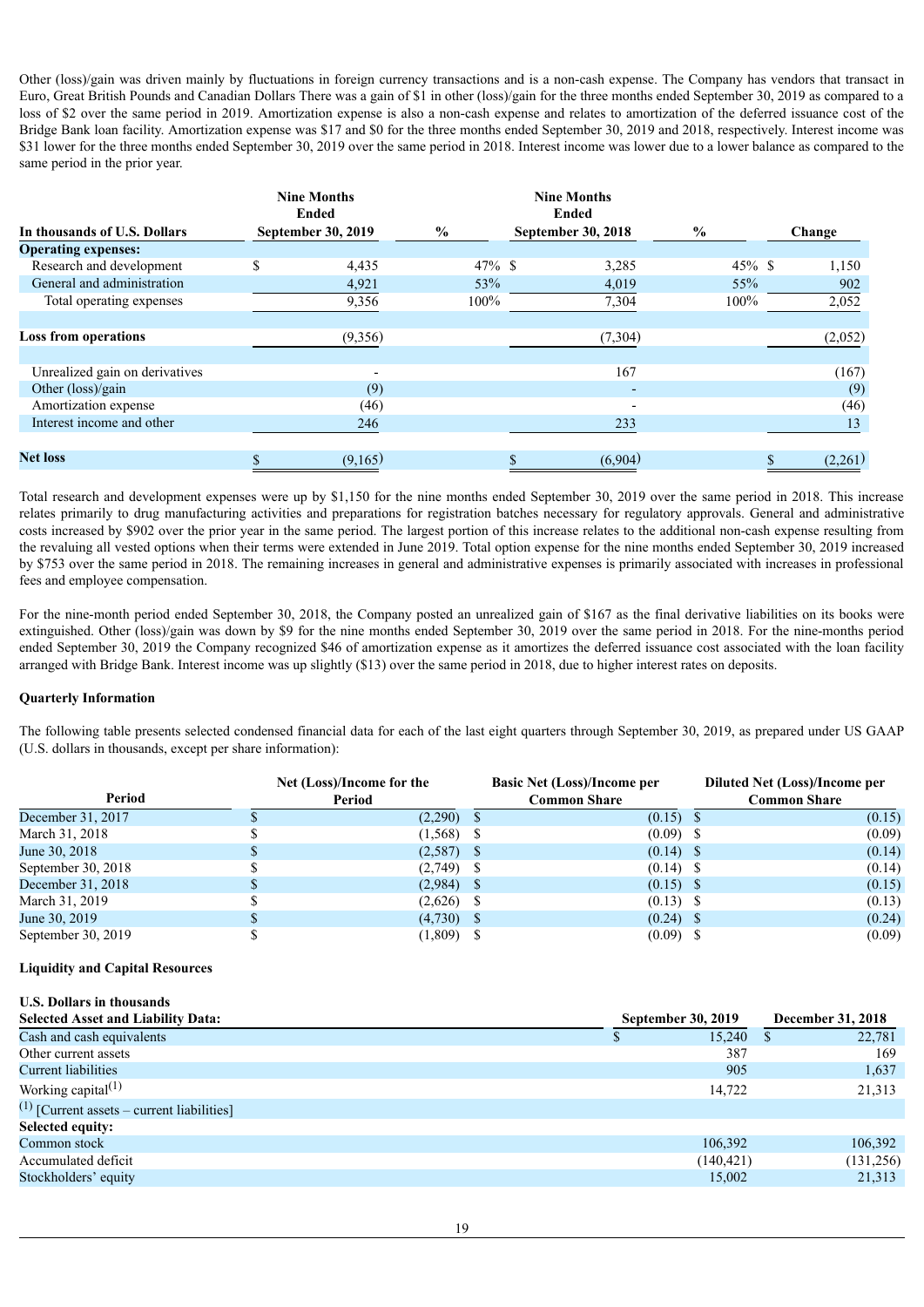Cash and cash equivalents were \$15,240 at September 30, 2019 and \$22,781 at December 31, 2018. The decrease in cash and cash equivalents between September 30, 2019 and December 31, 2018, is the result of cash spent on research and development and general and administrative activities offset by \$246 in interest received on cash balances.

The following table illustrates a summary of cash flow data for the three and nine-month periods of September 30, 2019 and 2018:

| <b>Dollar and shares in thousands</b>                  | Three Months Ended September 30, |         |  |              | Nine Months Ended September 30, |                          |  |         |
|--------------------------------------------------------|----------------------------------|---------|--|--------------|---------------------------------|--------------------------|--|---------|
| Selected cash flow data:                               |                                  | 2019    |  | 2018         |                                 | 2019                     |  | 2018    |
| Net cash used in operating activities                  |                                  | (2.235) |  | $(1.599)$ \$ |                                 | $(7.470)$ \$             |  | (4,896) |
| Net cash provided by investing activities              |                                  |         |  |              |                                 | $\overline{\phantom{0}}$ |  |         |
| Net cash provided in/(used by) in financing activities |                                  |         |  | 483          |                                 | (71)                     |  | 1.160   |
| Decrease in cash and cash equivalents                  |                                  | (2,235) |  | $(1,116)$ \$ |                                 | $(7,541)$ \$             |  | (3,736) |

Net cash used in operating activities for the three and nine-months ended September 30, 2019 was \$2,235 and \$7,470 respectively. This is compared to \$1,599 and \$4,896 respectfully, during the same periods in 2018. These increases in cash outlays relate to the formulation and manufacturing of registration batches for PEDMARK<sup>TM</sup> and regulatory submission activities relating to the rolling NDA. The Company capitalized the legal and professional fees associated with securing the Bridge Bank loan facility. This resulted in a \$71 cash outflow being recognized in financing activities for the nine-months ended September 30, 2019. During the same period in 2018, the Company received \$932, \$210 and \$18 from the exercise of 571 warrants, 122 options and the short swing profit settlement with shareholder, respectively. The \$483 provided by financing activities for the three-months ended September 30, 2018, derived from the exercise of 81 options and 229 warrants.

We continue to pursue various strategic alternatives including collaborations with other pharmaceutical and biotechnology companies. Our projections of further capital requirements are subject to substantial uncertainty. Our working capital requirements may fluctuate in future periods depending upon numerous factors, including: our ability to obtain additional financial resources; our ability to enter into collaborations that provide us with up-front payments, milestones or other payments; results of our research and development activities; progress or lack of progress in our preclinical studies or clinical trials; unfavorable toxicology in our clinical programs, our drug substance requirements to support clinical programs; change in the focus, direction, or costs of our research and development programs; headcount expense; the costs involved in preparing, filing, prosecuting, maintaining, defending and enforcing our patent claims; competitive and technological advances; the potential need to develop, acquire or license new technologies and products; our business development activities; new regulatory requirements implemented by regulatory authorities; the timing and outcome of any regulatory review process; and commercialization activities, if any.

# **Outstanding Share Information**

The outstanding share data as of September 30, 2019 and December 31, 2018 was as follows (in thousands):

|               | September 30, 2019 December 31, 2018 |                          | Change |
|---------------|--------------------------------------|--------------------------|--------|
| Common shares | 19,896                               | 19,896                   |        |
| Warrants      | 39                                   | $\overline{\phantom{0}}$ | 39     |
| Stock options | 3.018                                | 2.498                    | 520    |
| Total         | 22,953                               | 22,394                   | 559    |

# **Financial Instruments**

We invest excess cash and cash equivalents in high credit quality investments held by financial institutions in accordance with our investment policy designed to protect the principal investment. At September 30, 2019, we had approximately \$15,240 in cash accounts (\$15,136 in savings and money market accounts, and \$104 in checking accounts). We have not experienced any loss or write down of our money market investments since inception.

Our investment policy is to manage investments to achieve, in the order of importance, the financial objectives of preservation of principal, liquidity and return on investment. Investments may be made in U.S. or Canadian obligations and bank securities, commercial paper of U.S. or Canadian industrial companies, utilities, financial institutions and consumer loan companies, and securities of foreign banks provided the obligations are guaranteed or carry ratings appropriate to the policy. Securities must have a minimum Dun & Bradstreet rating of A for bonds or R1 low for commercial paper. The policy also provides for investment limits on concentrations of securities by issuer and maximum-weighted average time to maturity of twelve months. This policy applies to all of our financial resources.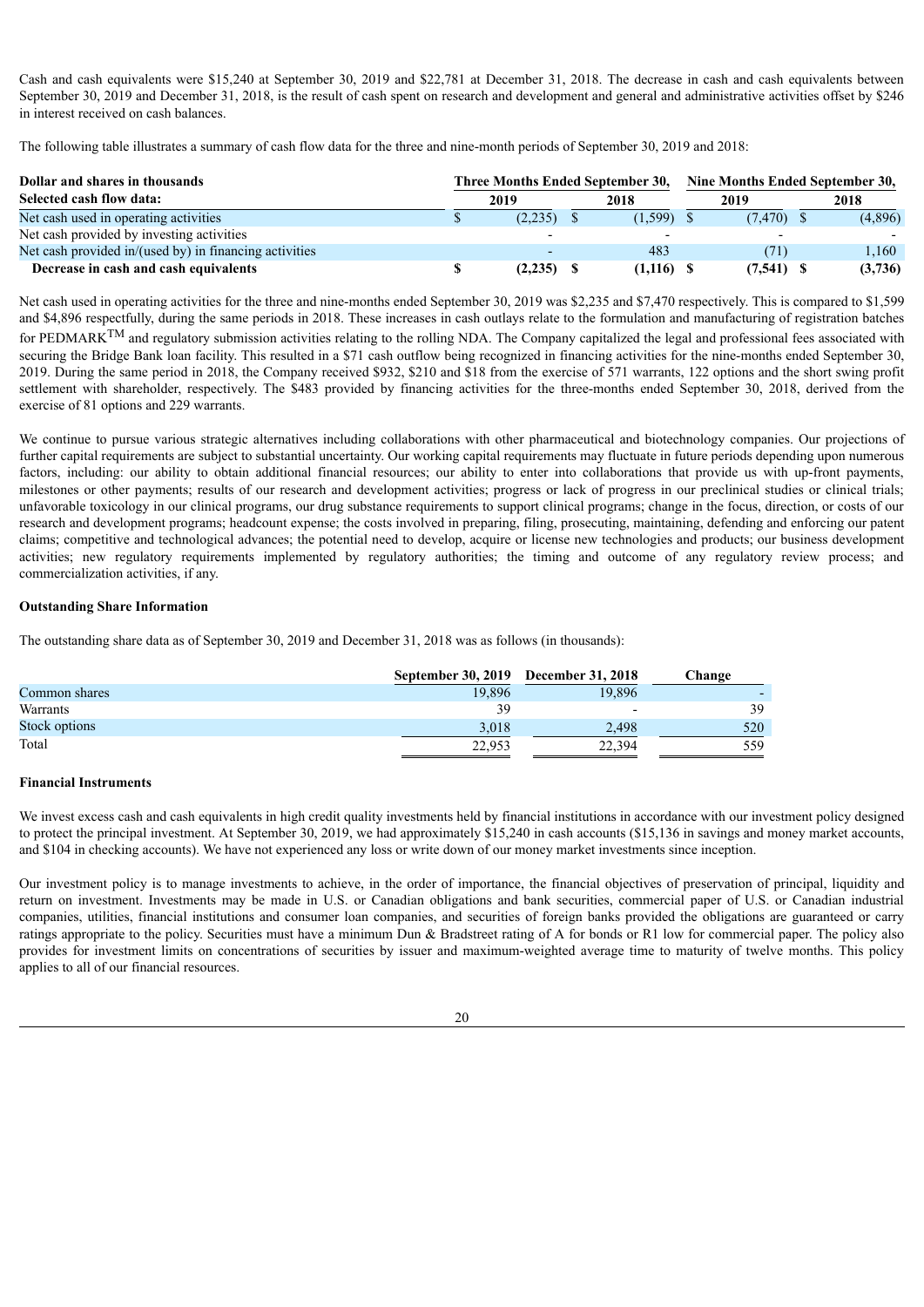The policy risks are primarily the opportunity cost of the conservative nature of the allowable investments. As our main purpose is research and development, we have chosen to avoid investments of a trading or speculative nature.

#### **Off-Balance Sheet Arrangements**

Since our inception, we have not had any material off-balance sheet arrangements. In addition, we do not engage in trading activities involving non-exchange traded contracts. As such, we are not materially exposed to any financing, liquidity, market or credit risk that could arise if we had engaged in such activities.

## **Research and Development**

Our research and development efforts have been focused on the development of PEDMARK<sup>TM</sup> since 2013.

We have established relationships with contract research organizations, universities and other institutions, which we utilize to perform many of the day-to-day activities associated with our drug development. Where possible, we have sought to include leading scientific investigators and advisors to enhance our internal capabilities. Research and development issues are reviewed internally by our executive management and supporting scientific team.

Research and development expenses for the three-months ended September 30, 2019 and 2018 were \$795 and \$1,798 respectively, and for the nine-months then ended, \$4,435 and \$3,285, respectively. The Company has increased its research and development expenses related to PEDMARK<sup>TM</sup> as a result of the Company's drug manufacturing activities related to the preparation for registration batches and regulatory expenses associated with the rolling NDA submission of PEDMARK<sup>TM</sup>.

Our product candidate still requires significant, time-consuming and costly research and development, testing and regulatory clearances. In developing our product candidate, we are subject to risks of failure that are inherent in the development of products based on innovative technologies. For example, it is possible that our product candidate will be ineffective or toxic or will otherwise fail to receive the necessary regulatory clearances. There is a risk that our product candidate will be uneconomical to manufacture or market or will not achieve market acceptance. There is also a risk that third parties may hold proprietary rights that preclude us from marketing our product candidate or that others will market a superior or equivalent product. As a result of these factors, we are unable to accurately estimate the nature, timing and future costs necessary to complete the development of this product candidate. In addition, we are unable to reasonably estimate the period when material net cash inflows could commence from the sale, licensing or commercialization of such product candidate, if ever.

## **Critical Accounting Policies and Estimates**

The preparation of financial statements in conformity with US GAAP requires management to make estimates that affect the reported amounts of assets and liabilities and disclosure of contingent assets and liabilities as of the date of the financial statements and the reported amounts of revenues and expenses during the reporting period. These estimates are based on assumptions and judgments that may be affected by commercial, economic and other factors. Actual results could differ from these estimates.

Our accounting policies are consistent with those presented in our annual consolidated financial statements included in our Annual Report on Form 10-K for the year ended December 31, 2018.

# <span id="page-20-0"></span>**Item 3. Quantitative and Qualitative Disclosures about Market Risk**

#### **Money Market Investments**

We maintain an investment portfolio consisting of U.S. or Canadian obligations and bank securities and money market investments in compliance with our investment policy. We do not hold any mortgaged-backed investments in our investment portfolio. Securities must have a minimum Dun & Bradstreet rating of A for bonds or R1 low for commercial paper. The policy also provides for investment limits on concentrations of securities by issuer and maximumweighted average time to maturity of twelve months. This policy applies to all of our financial resources.

At September 30, 2019, we had \$15,136 in money market investments and savings accounts as compared to \$22,012 at December 31, 2018; these investments typically have minimal risk. The financial markets had been volatile resulting in concerns regarding the recoverability of money market investments, but those conditions have stabilized. We have not experienced any loss or write down of our money market investments since inception.

Our investment policy is to manage investments to achieve, in the order of importance, the financial objectives of preservation of principal, liquidity and return on investment. Investments may be made in U.S. or Canadian obligations and bank securities, commercial paper of U.S. or Canadian industrial companies, utilities, financial institutions and consumer loan companies, and securities of foreign banks provided the obligations are guaranteed or carry ratings appropriate to the policy. Securities must have a minimum Dun & Bradstreet rating of A for bonds or R1 low for commercial paper. The policy also provides for investment limits on concentrations of securities by issuer and maximum-weighted average time to maturity of twelve months. This policy applies to all of our financial resources.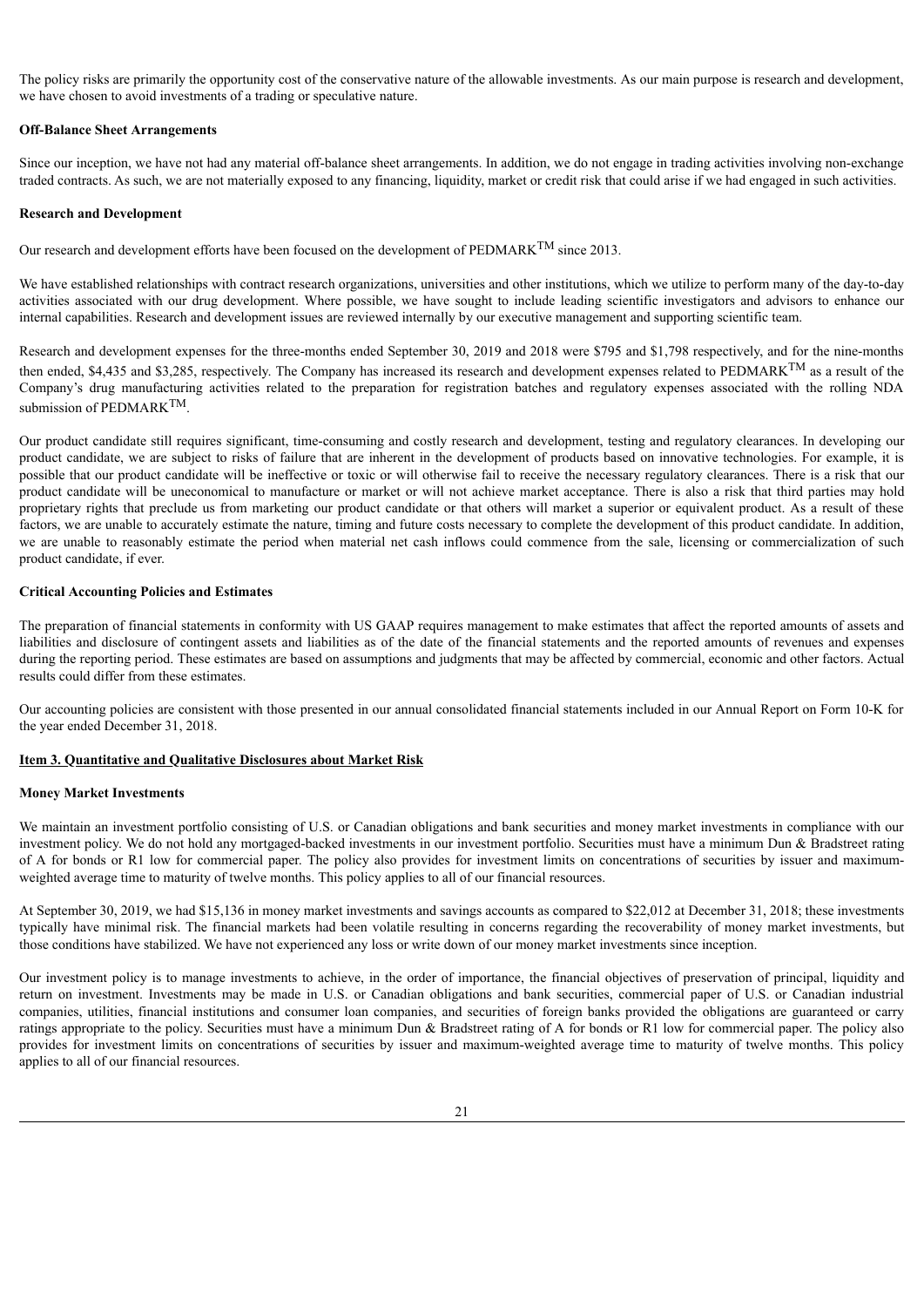# **Foreign Currency Exposure**

We are subject to foreign currency risks as we purchase goods and services which are denominated in Canadian dollars. To date, we have not employed the use of derivative instruments; however, we do hold Canadian dollars which we use to pay vendors in Canada and other corporate obligations. At September 30, 2019, the Company held approximately \$52 thousand Canadian dollars (\$39 thousand as presented to U.S. dollars). At December 31, 2018, the Company held approximately \$166 thousand Canadian dollars (\$121 thousand as presented into U.S. dollars).

## <span id="page-21-0"></span>**Item 4. Controls and Procedures**

#### (a) *Evaluation of Disclosure Controls and Procedures*.

We maintain "disclosure controls and procedures," as such term is defined in Rule 13a-15(e) under the Exchange Act, that are designed to ensure that information required to be disclosed by us in reports that we file or submit under the Exchange Act is recorded, processed, summarized and reported within the time periods specified in SEC rules and forms, and that such information is accumulated and communicated to our management, our Chief Executive Officer and our Chief Financial Officer, as appropriate to allow timely decisions regarding required disclosure. In designing and evaluating our disclosure controls and procedures, management recognizes that disclosure controls and procedures, no matter how well conceived and operated, can provide only reasonable, not absolute, assurance that the objectives of the disclosure controls and procedures are met. Additionally, in designing disclosure controls and procedures, our management necessarily was required to apply its judgment in evaluating the cost-benefit relationship of possible disclosure controls and procedures. Based on this evaluation at the end of the period covered by this Quarterly Report on Form 10-Q, our Chief Executive Officer and our Chief Financial Officer, have concluded that our disclosure controls and procedures were effective at the reasonable assurance level as of September 30, 2019.

#### *(b) Changes in Internal Control over Financial Reporting*

There have been no changes in our internal control over financial reporting (as defined in Rules 13a-15(f) and 15d-15(f) under the Exchange Act) during the period covered by this Quarterly Report on Form 10-Q that has materially affected, or is reasonably likely to materially affect our internal control over financial reporting.

#### <span id="page-21-1"></span>**PART II: OTHER INFORMATION**

#### <span id="page-21-2"></span>**Item 1. Legal Proceedings.**

None

#### <span id="page-21-3"></span>**Item 1A. Risk Factors.**

Our Annual Report on Form 10-K for the fiscal year ended December 31, 2018, filed with the SEC on March 15, 2019 (the "Annual Report"), includes a detailed discussion of our risk factors under the heading "PART I, Item 1A – Risk Factors." You should carefully consider the risk factors discussed in our Annual Report, as well as other information in this quarterly report. Any of these risks could cause our business, financial condition, results of operations and future growth prospects to suffer. We are not aware of any material changes from the risk factors previously disclosed.

# <span id="page-21-4"></span>**Item 2. Recent Sales of Unregistered Securities.**

None

<span id="page-21-5"></span>**Item 3. Default Upon Senior Securities.**

None.

#### <span id="page-21-6"></span>**Item 4. Mine Safety Disclosure.**

Not applicable.

#### <span id="page-21-7"></span>**Item 5. Other Information.**

None.

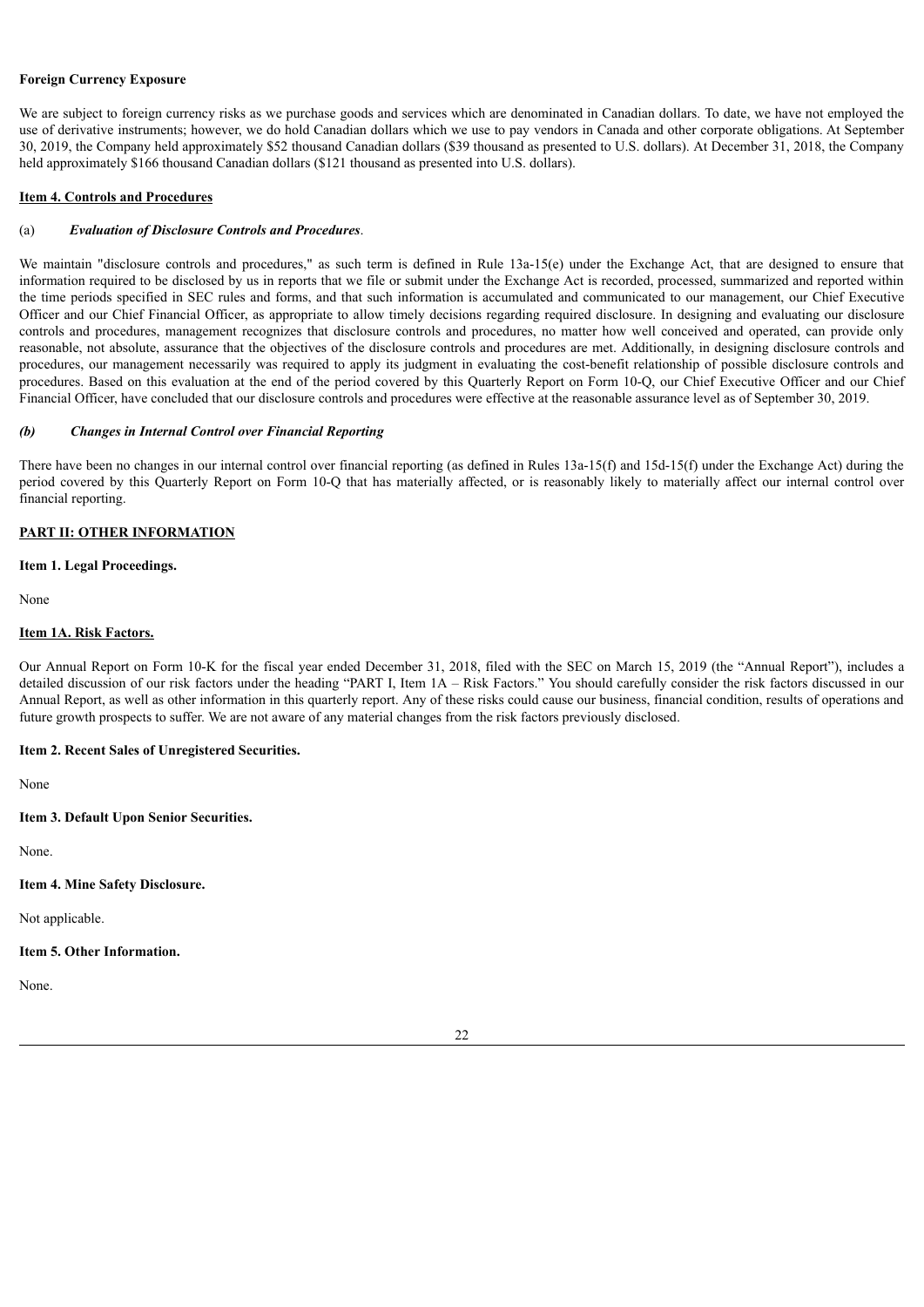# <span id="page-22-0"></span>**Item 6. Exhibits**

| Exhibit<br>No. | <b>Description</b>                                                                                                                                                        |
|----------------|---------------------------------------------------------------------------------------------------------------------------------------------------------------------------|
| 31.1           | Certification of Chief Executive Officer of the Company in accordance with Section 302 of the Sarbanes-Oxley Act of 2002 (filed herewith).                                |
| 31.2           | Certification of Chief Financial Officer of the Company in accordance with Section 302 of the Sarbanes-Oxley Act of 2002 (filed herewith).                                |
| 32.1           | Certification of Chief Executive Officer and Chief Financial Officer of the Company in accordance with Section 906 of the Sarbanes-Oxley<br>Act of 2002 (filed herewith). |
| 99.1           | <u>Press Release for Quarter Ended September 30, 2019 (filed herewith).</u>                                                                                               |
| 101.1          | Interactive Data File                                                                                                                                                     |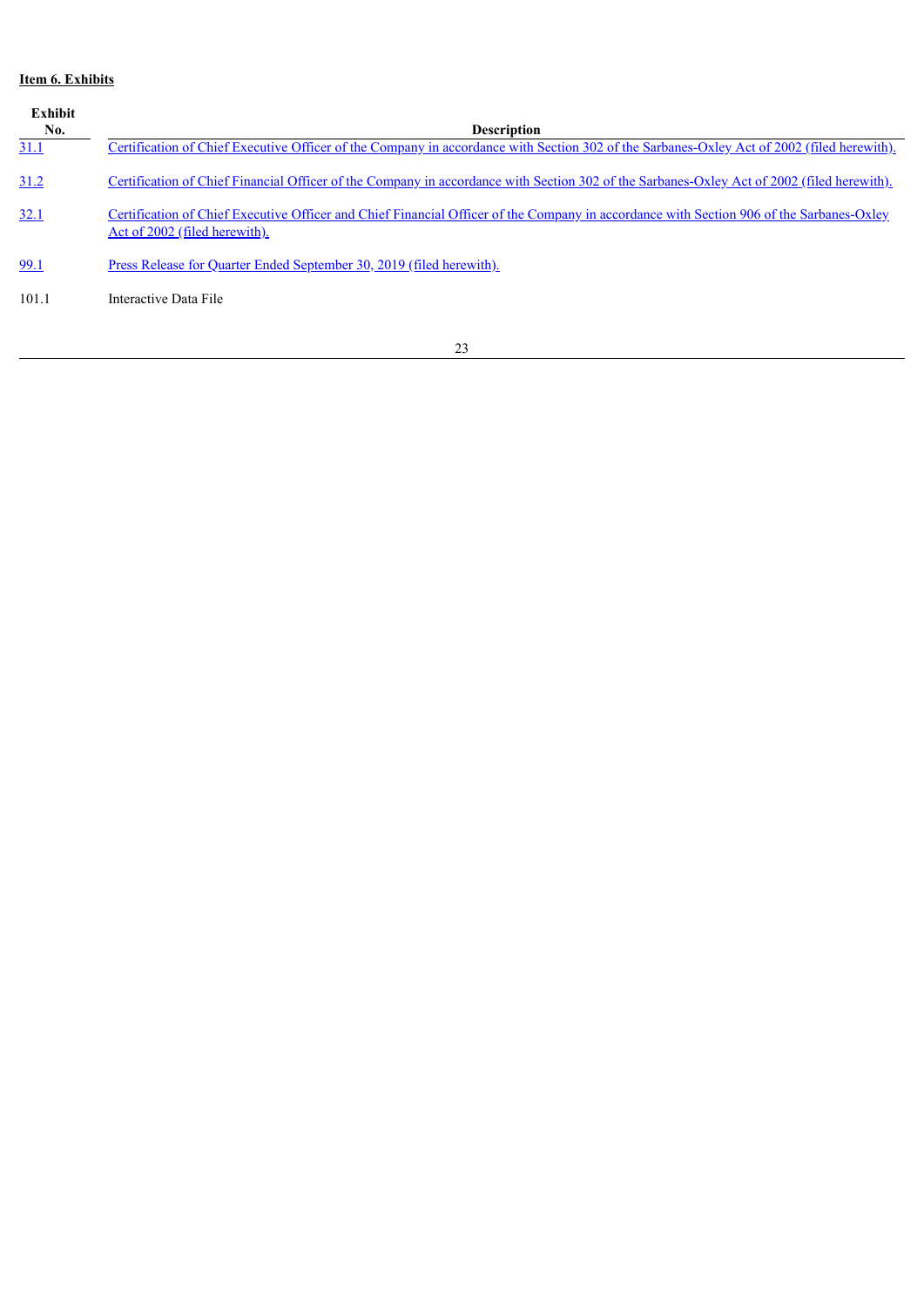# **SIGNATURES**

<span id="page-23-0"></span>Pursuant to requirements of the Securities Exchange Act of 1934, the Registrant has duly caused this report to be signed on its behalf by the undersigned thereunto duly authorized.

|                         | Fennec Pharmaceuticals Inc.                                                                              |
|-------------------------|----------------------------------------------------------------------------------------------------------|
| Date: November 12, 2019 | By: /s/ Rostislav Raykov<br>Rostislav Raykov<br>Chief Executive Officer<br>(principal executive officer) |
| Date: November 12, 2019 | By: /s/ Robert Andrade<br>Robert Andrade<br>Chief Financial Officer<br>(principal financial officer)     |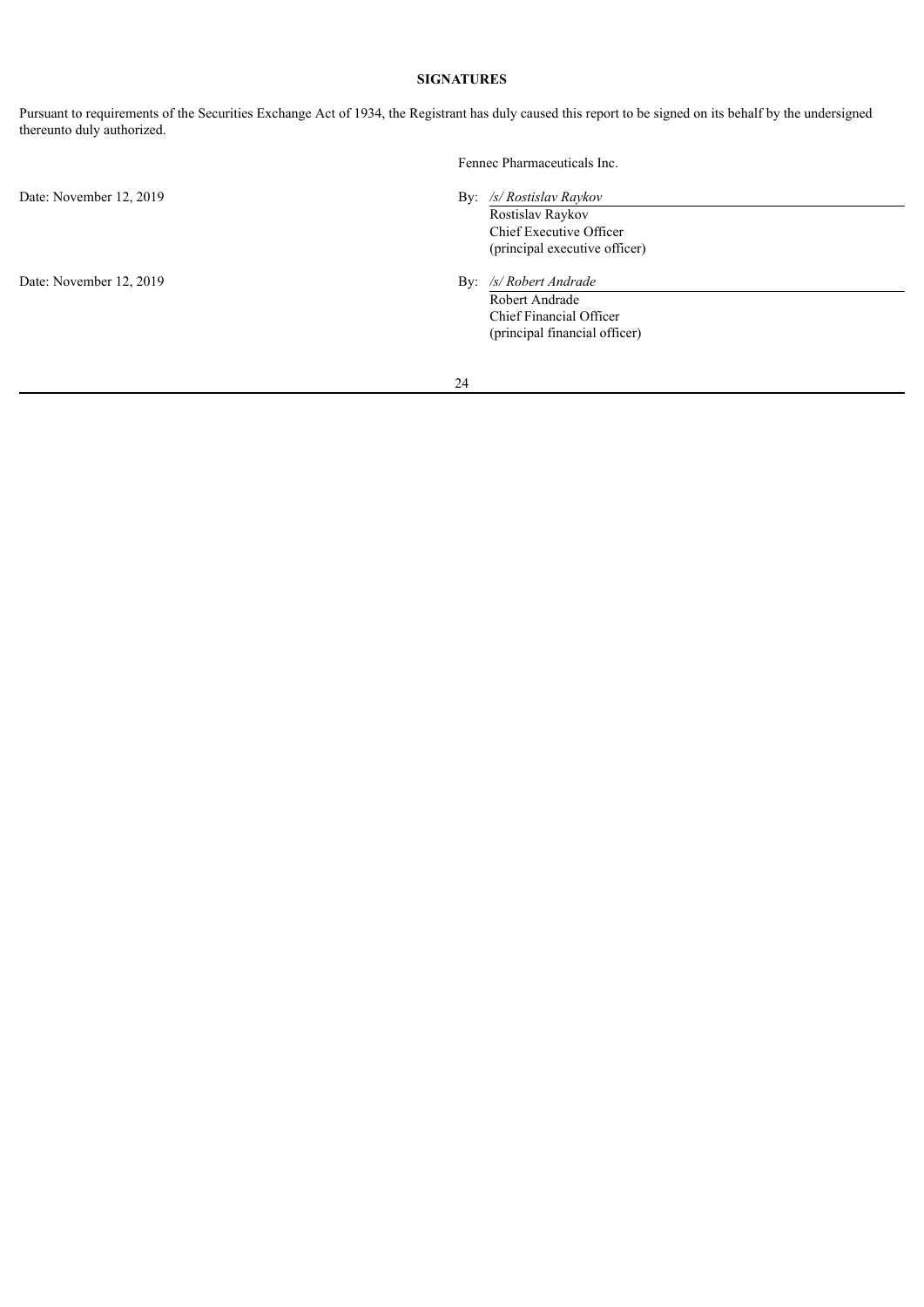# **FENNEC PHARMACEUTICALS INC CERTIFICATION**

<span id="page-24-0"></span>I, Rostislav Raykov, certify that:

- 1. I have reviewed this quarterly report on Form 10-Q for the period ended September 30, 2019 of Fennec Pharmaceuticals Inc.;
- 2. Based on my knowledge, this report does not contain any untrue statement of a material fact or omit to state a material fact necessary to make the statements made, in light of the circumstances under which such statements were made, not misleading with respect to the period covered by this report;
- 3. Based on my knowledge, the unaudited interim condensed consolidated financial statements, and other financial information included in this report, fairly present in all material respects the financial condition, results of operations and cash flows of the registrant as of, and for, the periods presented in this report;
- 4. The registrant's other certifying officer(s) and I are responsible for establishing and maintaining disclosure controls and procedures (as defined in Exchange Act Rules 13a-15(e) and 15d-15(e)) and internal control over financial reporting (as defined in Exchange Act Rules 13a-15(f) and 15d-15(f)) for the registrant and have:
	- (a) Designed such disclosure controls and procedures, or caused such disclosure controls and procedures to be designed under our supervision, to ensure that material information relating to the registrant, including its condensed subsidiaries, is made known to us by others within those entities, particularly during the period in which this report is being prepared;
	- (b) Designed such internal control over financial reporting, or caused such internal control over financial reporting to be designed under our supervision, to provide reasonable assurance regarding the reliability of financial reporting and the preparation of financial statements for external purposes in accordance with generally accepted accounting principles;
	- (c) Evaluated the effectiveness of the registrant's disclosure controls and procedures and presented in this report our conclusions about the effectiveness of the disclosure controls and procedures, as of the end of the period covered by this report based on such evaluation; and
	- (d) Disclosed in this report any change in the registrant's internal control over financial reporting that occurred during the registrant's most recent fiscal quarter (the registrant's fourth fiscal quarter in the case of an annual report) that has materially affected, or is reasonably likely to materially affect, the registrant's internal control over financial reporting; and
- 5. The registrant's other certifying officer(s) and I have disclosed, based on our most recent evaluation of internal control over financial reporting, to the registrant's auditors and the audit committee of the registrant's board of directors (or persons performing the equivalent functions):
	- (a) All significant deficiencies and material weaknesses in the design or operation of internal control over financial reporting which are reasonably likely to adversely affect the registrant's ability to record, process, summarize and report financial information; and
	- (b) Any fraud, whether or not material, that involves management or other employees who have a significant role in the registrant's internal control over financial reporting.

Date: November 12, 2019

By: /s/Rostislav Raykov

Rostislav Raykov Chief Executive Officer (principal executive officer)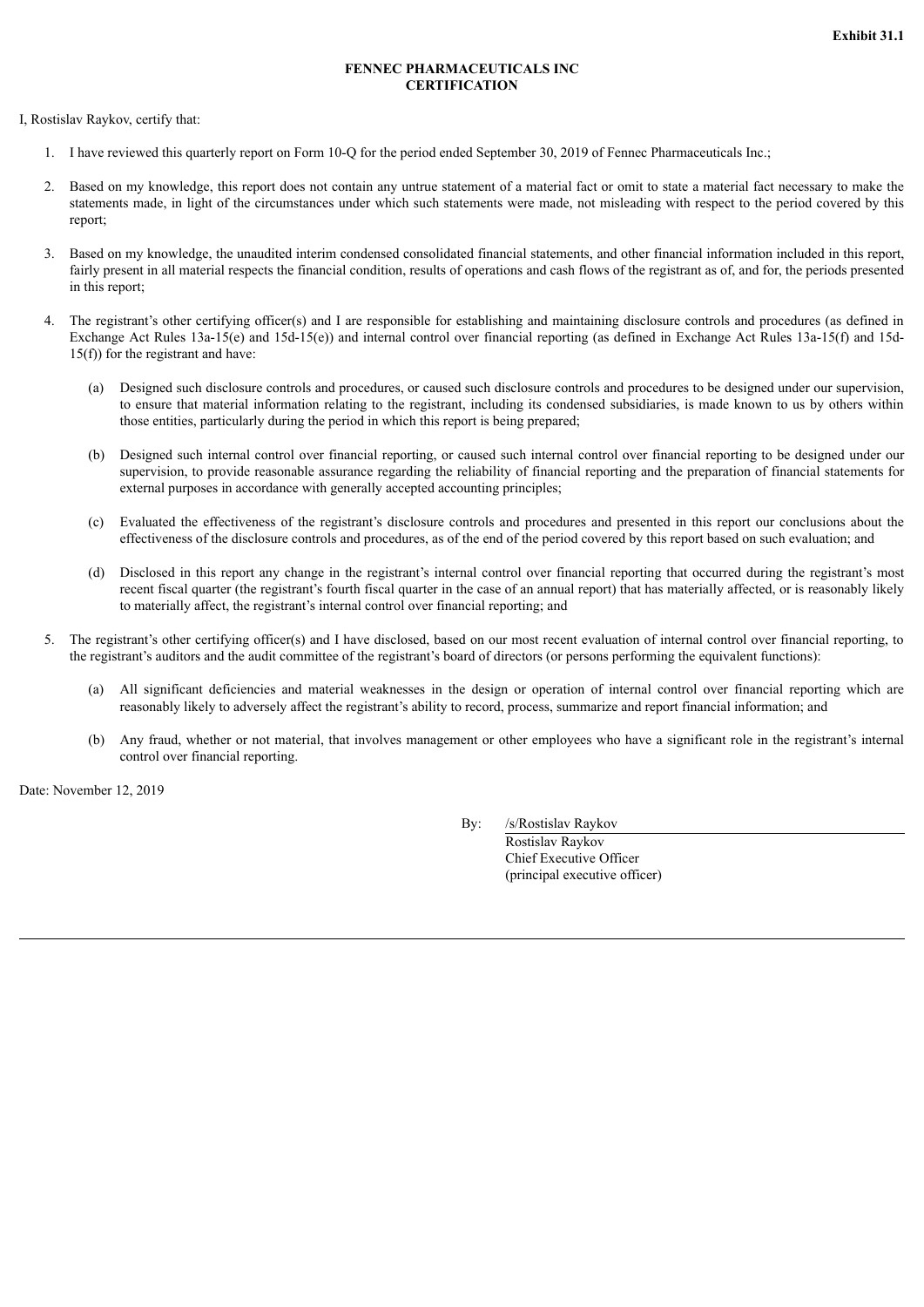# **FENNEC PHARMACEUTICALS INC. CERTIFICATION**

<span id="page-25-0"></span>I, Robert Andrade, certify that:

- 1. I have reviewed this quarterly report on Form 10-Q for the period ended September 30, 2019 of Fennec Pharmaceuticals Inc.;
- 2. Based on my knowledge, this report does not contain any untrue statement of a material fact or omit to state a material fact necessary to make the statements made, in light of the circumstances under which such statements were made, not misleading with respect to the period covered by this report;
- 3. Based on my knowledge, the unaudited interim condensed consolidated financial statements, and other financial information included in this report, fairly present in all material respects the financial condition, results of operations and cash flows of the registrant as of, and for, the periods presented in this report;
- 4. The registrant's other certifying officer(s) and I are responsible for establishing and maintaining disclosure controls and procedures (as defined in Exchange Act Rules 13a-15(e) and 15d-15(e)) and internal control over financial reporting (as defined in Exchange Act Rules 13a-15(f) and 15d-15(f)) for the registrant and have:
	- (a) Designed such disclosure controls and procedures, or caused such disclosure controls and procedures to be designed under our supervision, to ensure that material information relating to the registrant, including its condensed subsidiaries, is made known to us by others within those entities, particularly during the period in which this report is being prepared;
	- (b) Designed such internal control over financial reporting, or caused such internal control over financial reporting to be designed under our supervision, to provide reasonable assurance regarding the reliability of financial reporting and the preparation of financial statements for external purposes in accordance with generally accepted accounting principles;
	- (c) Evaluated the effectiveness of the registrant's disclosure controls and procedures and presented in this report our conclusions about the effectiveness of the disclosure controls and procedures, as of the end of the period covered by this report based on such evaluation; and
	- (d) Disclosed in this report any change in the registrant's internal control over financial reporting that occurred during the registrant's most recent fiscal quarter (the registrant's fourth fiscal quarter in the case of an annual report) that has materially affected, or is reasonably likely to materially affect, the registrant's internal control over financial reporting; and
- 5. The registrant's other certifying officer(s) and I have disclosed, based on our most recent evaluation of internal control over financial reporting, to the registrant's auditors and the audit committee of the registrant's board of directors (or persons performing the equivalent functions):
	- (a) All significant deficiencies and material weaknesses in the design or operation of internal control over financial reporting which are reasonably likely to adversely affect the registrant's ability to record, process, summarize and report financial information; and
	- (b) Any fraud, whether or not material, that involves management or other employees who have a significant role in the registrant's internal control over financial reporting.

Date: November 12, 2019

By: /s/ Robert Andrade

Robert Andrade Chief Financial Officer (principal financial officer)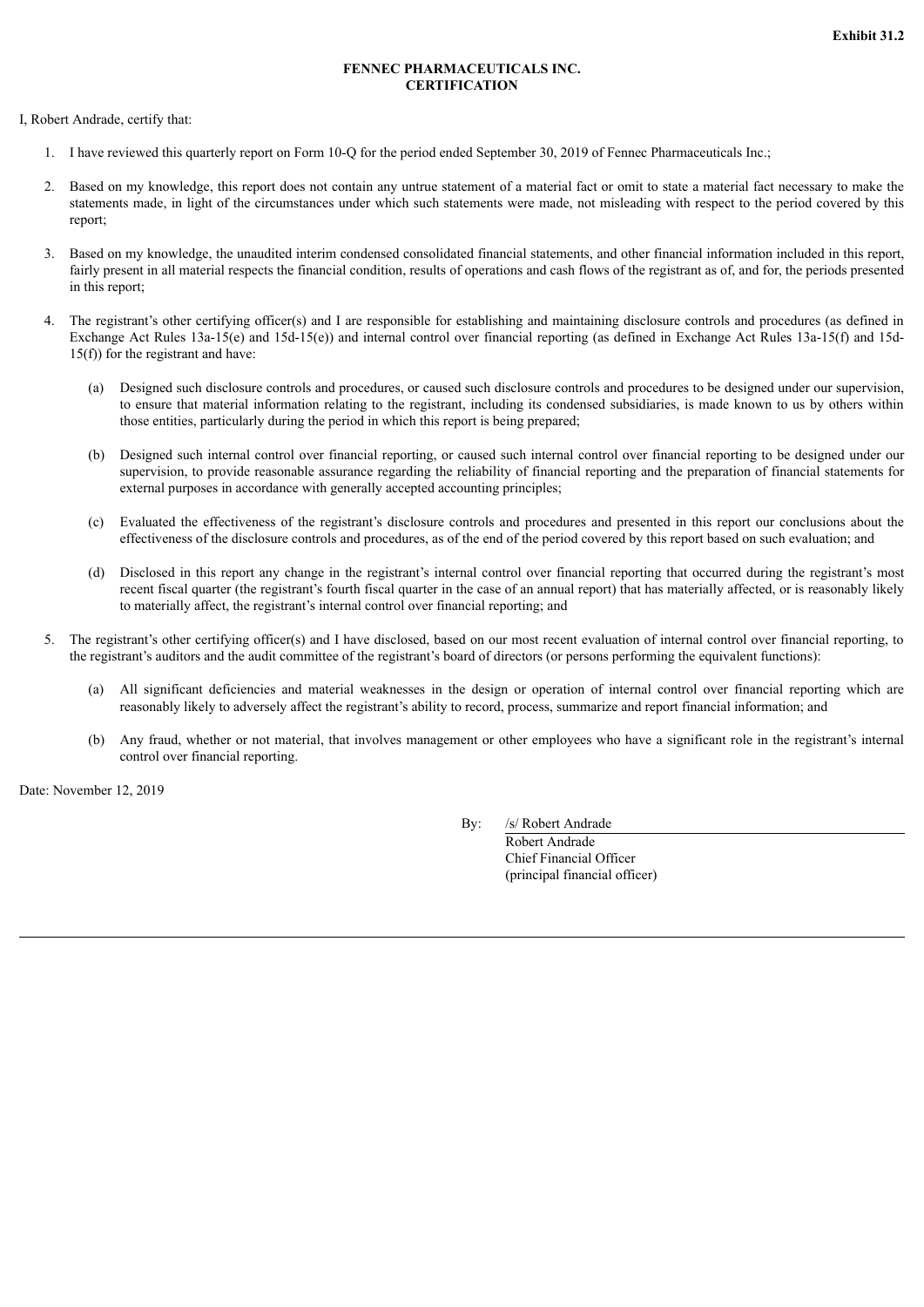# **CERTIFICATION PURSUANT TO 18 U.S.C. §1350, AS ADOPTED PURSUANT TO SECTION 906 OF THE SARBANES-OXLEY ACT OF 2002**

<span id="page-26-0"></span>In connection with the Quarterly Report of Fennec Pharmaceuticals Inc. (the "Company") on Form 10-Q for the period ended September 30, 2019 (the "Report"), each of the undersigned, Rostislav Raykov, Chief Executive Officer of the Company, and Robert Andrade, Chief Financial Officer of the Company, hereby certifies pursuant to 18 U.S.C. §1350, as adopted pursuant to Section 906 of the Sarbanes-Oxley Act of 2002, that:

- 1. The Report fully complies with the requirements of Section 13(a) or 15(d) of the Securities Exchange Act of 1934; and
- 2. The information contained in the Report fairly presents, in all material respects, the financial condition and results of operations of the Company.

Date: November 12, 2019

By: /s/ Rostislav Raykov

Rostislav Raykov Chief Executive Officer (principal executive officer)

Date: November 12, 2019

By: /s/ Robert Andrade

Robert Andrade Chief Financial Officer (principal financial officer)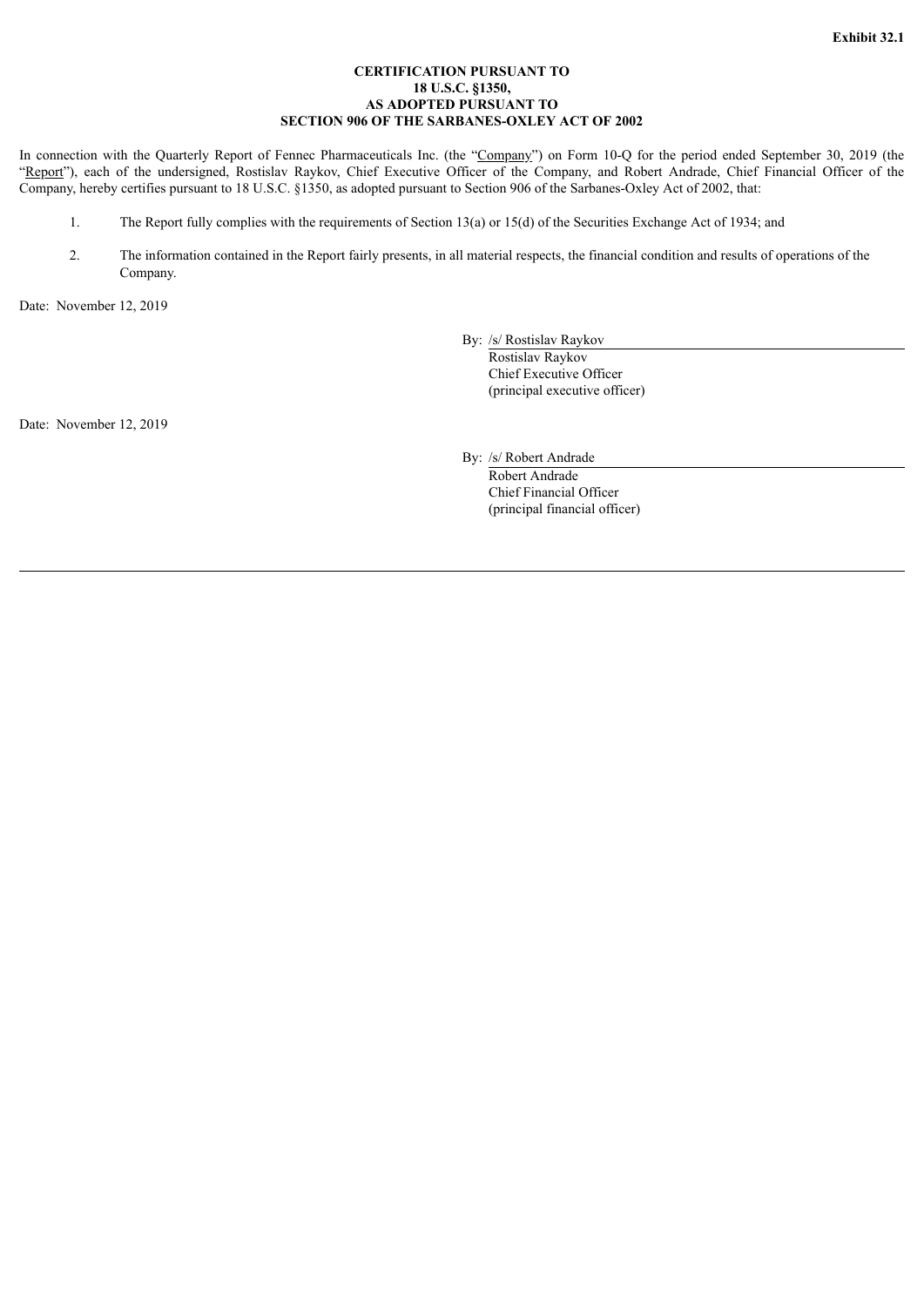<span id="page-27-0"></span>

# **FENNEC PROVIDES BUSINESS UPDATE AND ANNOUNCES THIRD QUARTER 2019 FINANCIAL RESULTS**

# · **NDA (New Drug Application) for PEDMARK**TM **to be completed in early 2020** · **Strong financial position with \$15.2 million in cash and no debt**

*Research Triangle Park, NC, November 12, 2019 –* Fennec Pharmaceuticals Inc. (NASDAQ:FENC; TSX: FRX), a specialty pharmaceutical company focused on the development of PEDMARK<sup>TM</sup> (a unique formulation of sodium thiosulfate (STS)) for the prevention of platinum-induced ototoxicity in pediatric patients, today reported its business update and financial results for the third quarter ended September 30, 2019.

"We are nearing completion of the NDA for PEDMARK and expect to complete the rolling submission to the FDA in early 2020" said Rosty Raykov, chief executive officer of Fennec. "With the addition of a chief commercial officer during the quarter, we are focused on building the necessary team and infrastructure to support a rapid commercial launch of PEDMARK, if approved, in the second half of 2020."

# **Financial Results for the Third Quarter 2019**

- · **Cash Position -** Cash and cash equivalents were \$15.2 million as of September 30, 2019. The reduction in cash balance over the quarter is the result of cash used for operating activities including the manufacturing and regulatory expenses associated with the regulatory submissions of PEDMARK TM.
- · **R&D Expenses** Research and development (R&D) expenses were \$0.8 million for the three months ended September 30, 2019, compared to \$1.8 million for the same period in 2018 as the Company completed a significant part of the activities needed for regulatory approval of PEDMARK<sup>TM</sup> during the first six months of 2019.
- · **G&A Expenses -** General and administrative (G&A) expenses were \$1.1 million for the three months ended September 30, 2019, and \$1.1 million for the same period in 2018.
- · **Net Loss -** Net loss was \$1.8 million and \$2.7 million for the three months ended September 30, 2019 and 2018, respectively.
- Financial Guidance The Company believes its cash and cash equivalents on hand as of September 30, 2019 will be sufficient to fund the Company's planned commercial launch of PEDMARK<sup>TM</sup> in the second half of 2020.

# **Financial Update**

The selected financial data presented below is derived from our audited condensed consolidated financial statements which were prepared in accordance with U.S. generally accepted accounting principles. The complete interim unaudited consolidated financial statements for the period ended September 30, 2019 and management's discussion and analysis of financial condition and results of operations will be available via www.sec.gov and www.sedar.com. All values are presented in thousands unless otherwise noted.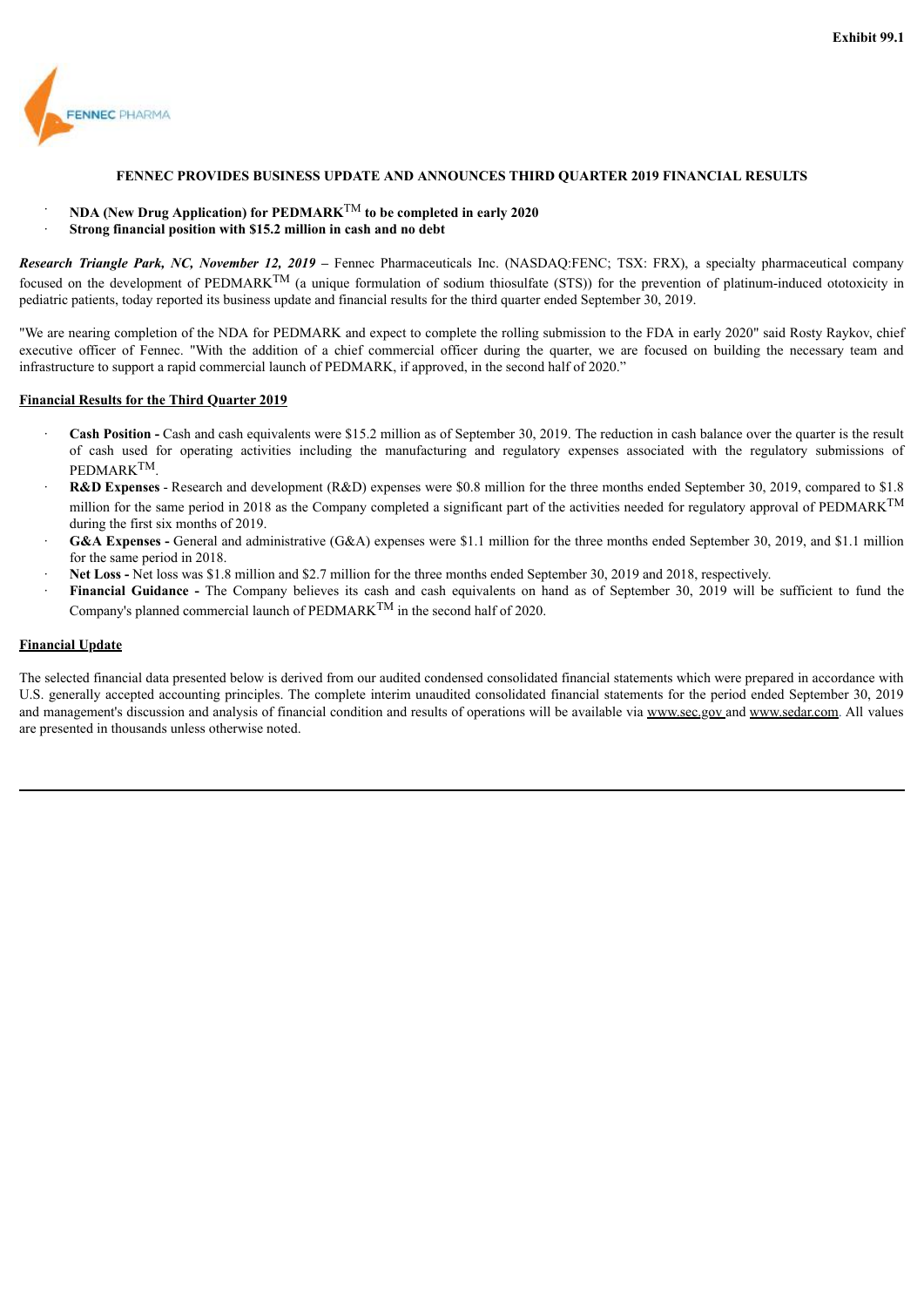# **Interim Unaudited Statement of Operations**

*(U.S. Dollars in thousands except per share amounts)*

|                                             |                          | <b>Three Months Ended</b> |  |  |
|---------------------------------------------|--------------------------|---------------------------|--|--|
|                                             | September 30, 2019       | <b>September 30, 2018</b> |  |  |
| Revenue                                     | $\overline{\phantom{0}}$ |                           |  |  |
| <b>Operating expenses</b>                   |                          |                           |  |  |
| Research and development                    | 795                      | 1,798                     |  |  |
| General and administrative                  | 1,068                    | 1,050                     |  |  |
| Loss from operations                        | (1, 863)                 | (2,848)                   |  |  |
| Other loss                                  |                          | (2)                       |  |  |
| Amortization expense                        | (17)                     |                           |  |  |
| Interest income                             | 70                       | 101                       |  |  |
| <b>Net loss</b>                             | (1,809)                  | (2,749)                   |  |  |
|                                             |                          |                           |  |  |
| Basic and diluted net loss per common share | (0.09)                   | (0.14)                    |  |  |

# **Fennec Pharmaceuticals Inc.**

**Balance Sheets**

*(U.S. Dollars in thousands)*

|                                            |   | <b>September 30, 2019</b> |               | <b>December 31, 2018</b> |  |
|--------------------------------------------|---|---------------------------|---------------|--------------------------|--|
| <b>Assets</b>                              |   |                           |               |                          |  |
| Cash and cash equivalents                  | ጦ | 15,240                    | -S            | 22,781                   |  |
| Other current assets                       |   | 387                       |               | 169                      |  |
| Non-current assets, net                    |   | 280                       |               |                          |  |
| <b>Total Assets</b>                        |   | 15.907                    |               | 22,950                   |  |
| Liabilities and stockholders' equity       |   |                           |               |                          |  |
| Current liabilities                        | ¢ | 905                       | <sup>\$</sup> | 1,637                    |  |
| Total stockholders' equity                 |   | 15,002                    |               | 21,313                   |  |
| Total liabilities and stockholders' equity |   | 15,907                    |               | 22.950                   |  |

| <b>Working Capital</b>                    |     |                           |    |            |
|-------------------------------------------|-----|---------------------------|----|------------|
| <b>Selected Asset and Liability Data:</b> |     | <b>September 30, 2019</b> |    |            |
| (U.S. Dollars in thousands)               |     |                           |    |            |
| Cash and cash equivalents                 | \$. | 15,240                    | -S | 22,781     |
| Other current assets                      |     | 387                       |    | 169        |
| Current liabilities                       |     | (905)                     |    | (1,637)    |
| Working capital                           |     | 14.722                    |    | 21,313     |
|                                           |     |                           |    |            |
| <b>Selected Equity:</b>                   |     |                           |    |            |
| Common stock                              |     | 106,392                   | -8 | 106,392    |
| Accumulated deficit                       |     | (140, 421)                |    | (131, 256) |
| Stockholders' equity                      |     | 15,002                    |    | 21,313     |

At September 30, 2019, the Company had working capital balance totaling approximately \$14.7 million compared to \$21.3 million as of December 31, 2018.

| Dollar and shares in thousands                      | Three Months Ended September 30, |         |  |          |
|-----------------------------------------------------|----------------------------------|---------|--|----------|
| Selected cash flow data:                            |                                  | 2019    |  | 2018     |
| Net cash used in operating activities               |                                  | (2,235) |  | (1, 599) |
| Net cash used in investing activities               |                                  |         |  |          |
| Net cash (used in)/provided by financing activities |                                  |         |  | 483      |
| Decrease in cash and cash equivalents               |                                  | (2,235) |  | (1.116)  |